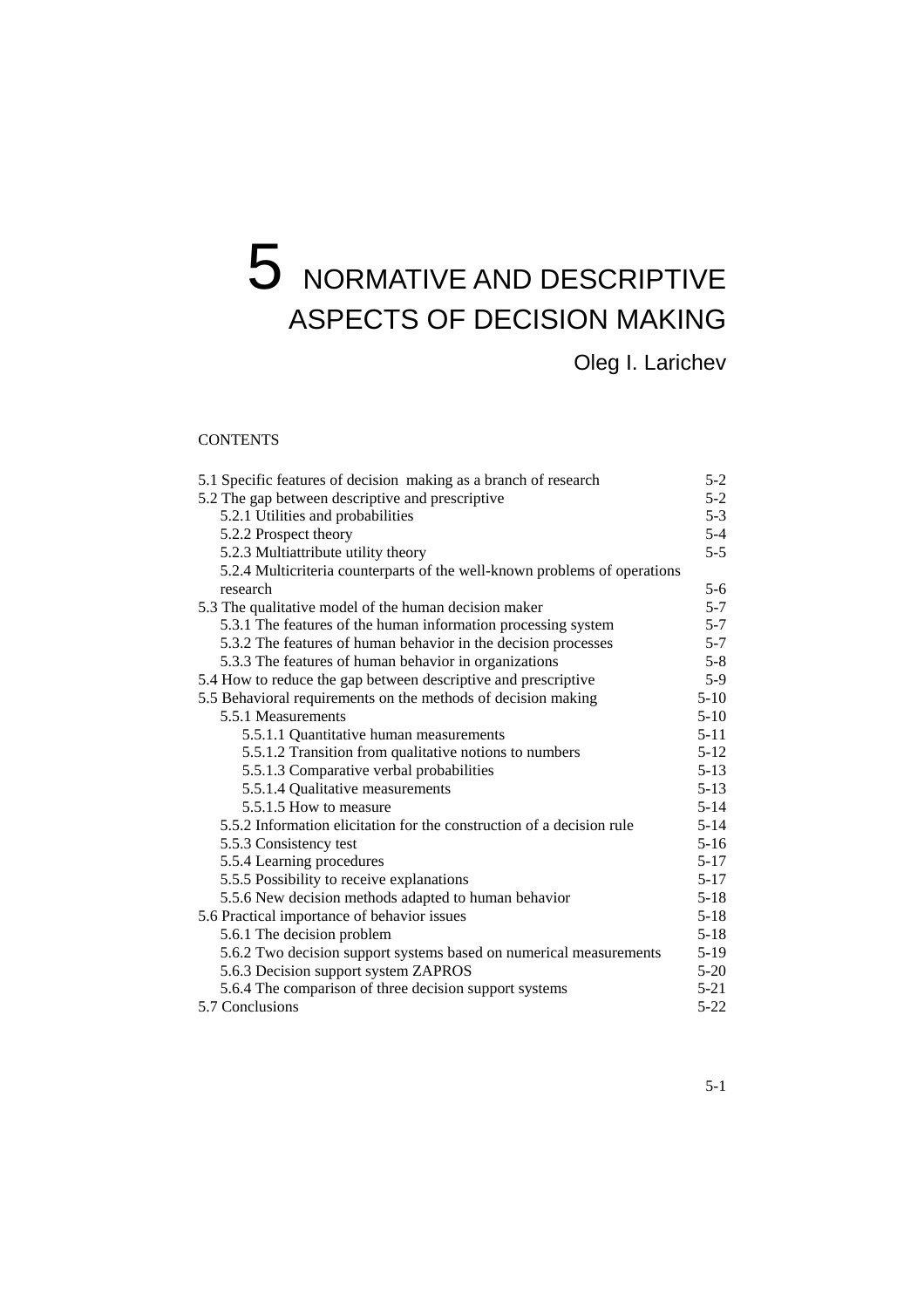**Abstract:** The problems of human behavior in decision processes are central in this chapter. The gaps between the requirements of decision methods and the possibilities of human information processing systems are analyzed. The qualitative model describing the decision maker's behavior is proposed. The model defines the guidelines for the construction of decision methods justified from behavior point of view.

## **5.1 SPECIFIC FEATURES OF DECISION MAKING AS A BRANCH OF RESEARCH**

Decision Making, as a branch of research, has two main features distinguishing it from other research disciplines such as Economics and Operations Research:

1. For typical Operations Research problems, the information needed to solve a problem is given in the problem's statement. Contrary to the latter, the initial statement of any decision making problem has elements of uncertainty connected with a lack of information on general criterion of the solution's quality and/or the consequences of the decision's variants. This is why information from a Decision Maker (DM) and experts is required for the solution of a decision making problem. It is possible to say that a statement of any decision making problem includes a priori unknown preferences of the DM. This is why inside any decision making method there are some procedures of information elicitation from the DM (or a group of DM).

2. The primary step in many economical studies and in Operations Research is the construction of models representing the *reality,* small pieces of the real world having a mathematical description. In contrast to the latter, typical Decision Making problems imply the construction of a *subjective* model representing the personal perception of such a decision problem by the DM as the primary step. This subjective model reflects the DM's policy in the situation of a choice.

The distinguishing features of Decision Making as a research branch make the DM the central figure of the decision making process. Therefore, behavioral aspects become the central features in this line of research.

The goal of this chapter is to look at the Decision Making field of research from this point of view, to summarize the existing knowledge about human behavior in the decision processes, to analyze the existing gap between descriptive and normative approaches in decision making, and to draw some criteria for the construction of decision aiding tools and to demonstrate the importance of behavior aspects.

## **5.2 THE GAP BETWEEN DESCRIPTIVE AND PRESCRIPTIVE**

The source of the widely accepted gap between the requirements of decision methods to human beings and the possibilities of human information processing systems lies in the historical development of Decision Making as a research field. Decision Making has two roots:

- economical utility theory;
- operations research.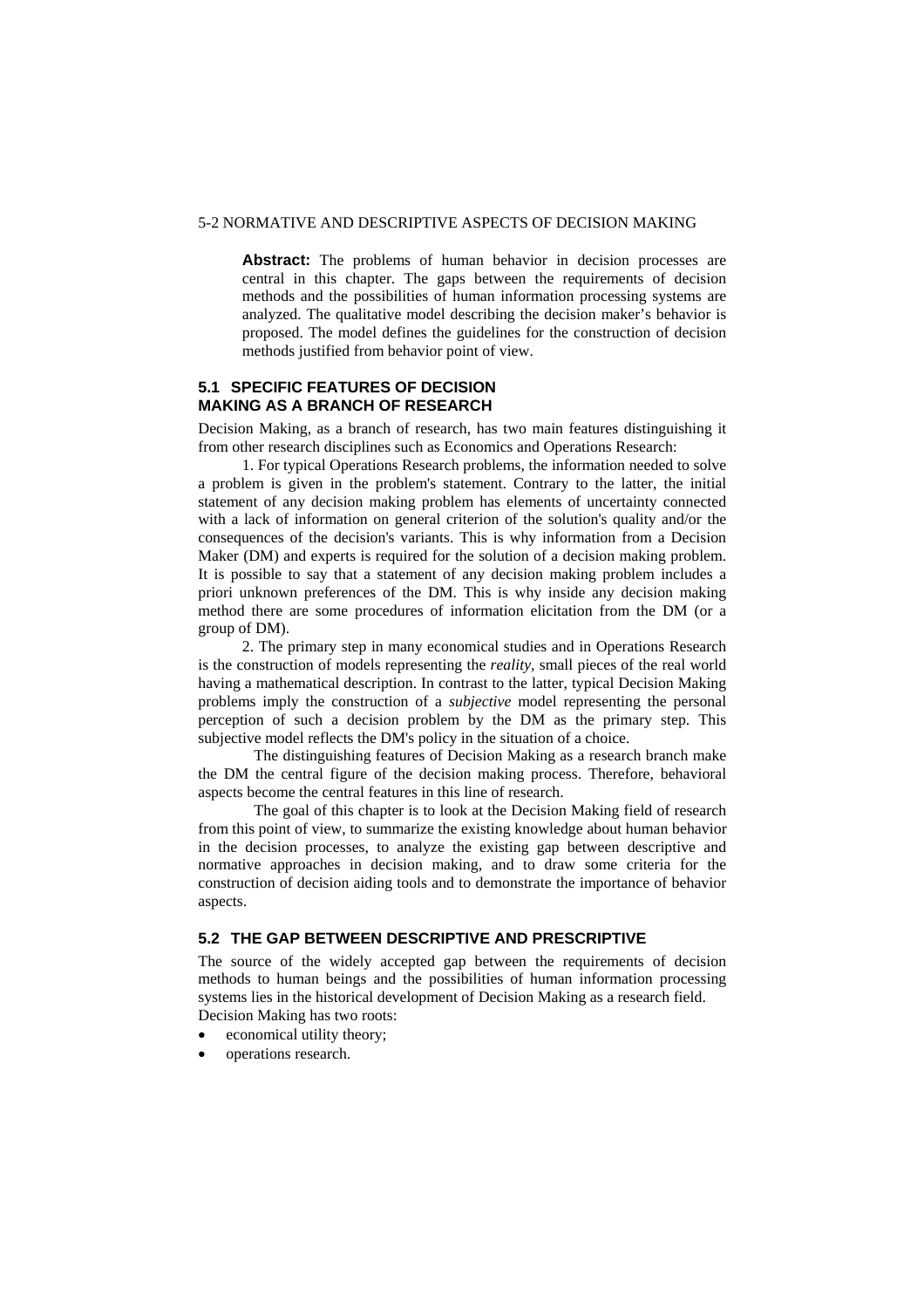#### 5.2.1 Utilities and probabilities

Each portion of a purchased commodity (e.g., bread or tea) has its consumer utility. The law of marginal utility reads as follows: the marginal utility decreases, that is, subsequent portions of a commodity are less valuable to the consumer than initially, which is quite understandable from our everyday experience. If there exists a need for several commodities, the consumer attempts to allocate money to support a constant ratio of the utility of a commodity to the general measurement unit (dollars, rubles, etc.).

Stated differently, more money must be invested into commodities of higher utilities. The same human behavior is inherent to the problem of investments - more money is put into more useful areas of activity. Economists believe this is the only correct behavior and refer to the person making such a choice as *a rational person*. It is assumed that rational persons are intrinsically consistent and that transitivity of choice is appropriate to them.

Second, it is assumed that, when making a decision, a rational person maximizes his utility.

To conclude, what does the rational person do? First of all, they list all possible decisions and their consequences for which utilities (or money values) are determined. For each variant of a decision, the probabilities of all its outcomes are determined (no matter how). Next, the expected utility of each variant is calculated by summing the products of utilities by corresponding probabilities. The best variant is that which has the maximum expected utility.

J. von Neumann and O. Morgenstern laid the scientific foundation for the utility theory in their well-known "Theory of Games and Economic Behavior" [48]. The utility theory as presented in this book is axiomatic. The originators of the utility theory made use of so-called lotteries, where two results (outcomes) with respective probabilities exist, as simple problems of choice and demonstrated that if human preferences for simple problems (lotteries) satisfy some axioms, then human behavior can be regarded as maximizing expected utility.

The axioms used by the authors of [48] assert, for example, that a person can compare all outcomes and he/she is transitive, due to possibility of determining the probabilities under which lotteries constructed on pairs of outcomes (out of three) are equivalent, etc. The axioms are required to infer the theorem of existence of the utility function for a person that agrees with the axioms.

The internal utility function of the DM is used to measure the utility of any outcome. The theory presented in the classic book by J. von Neumann and O. Morgenstern needs a quantitative measurement of all utilities and probabilities.

Von Neumann and Morgenstern's theory assumes that probabilities are given as objectively known magnitudes. D.Savage [39] developed an axiomatic theory enabling one to measure simultaneously utility and subjective probability which gave rise to the model of Subjective Expected Utility (SEU) where the probability is defined as the degree of confidence in fulfillment of one or another event.

Together with the development of utility theory and SEU some findings appeared concerning human behavior in the lotteries choice. Well known is the socalled Allais' paradox that was the object of hot disputes for several years [37]. People repeatedly demonstrated contradictory numerical evaluations of utility in the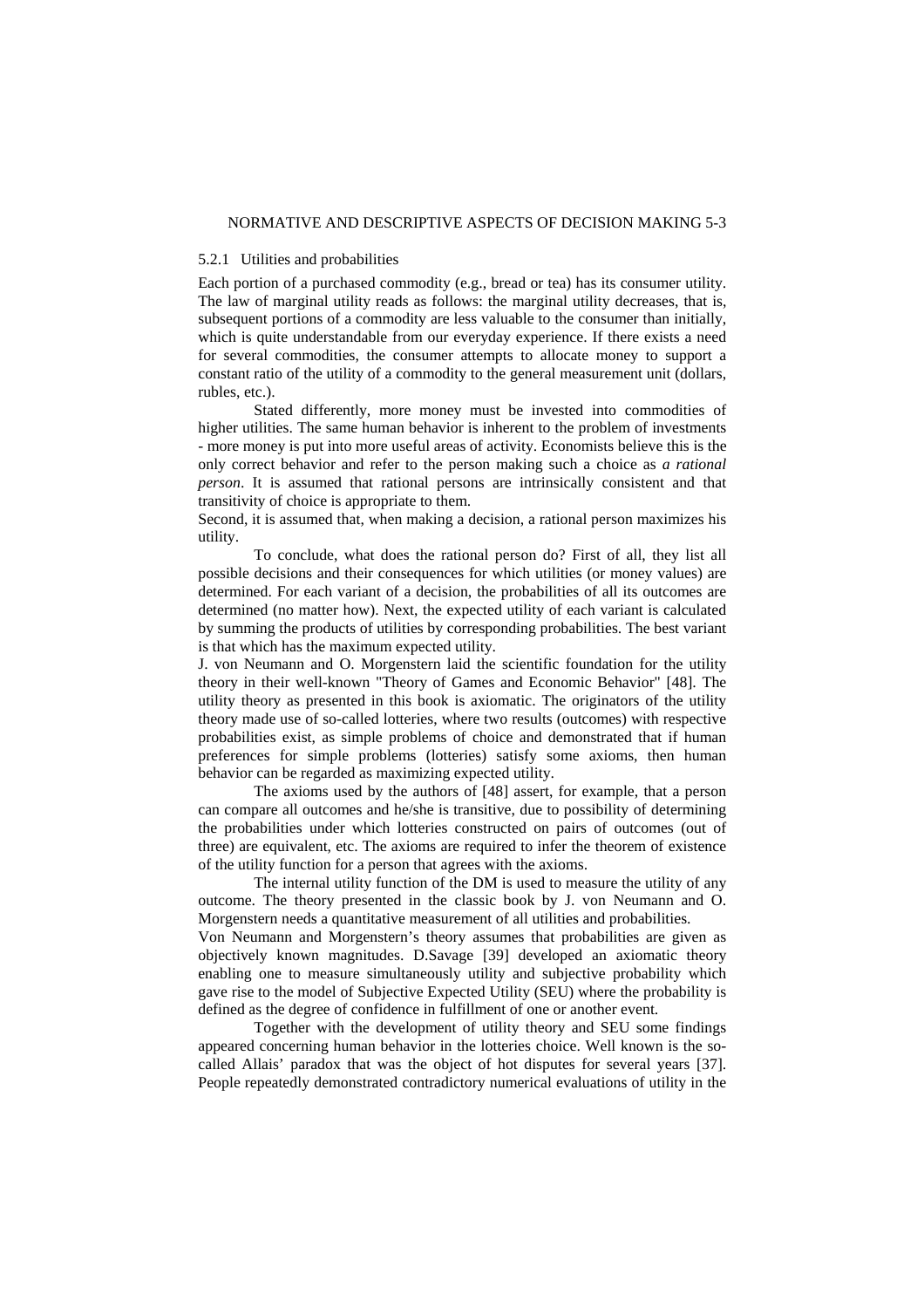tasks of choice.

Inconsistent human behavior in lotteries choice was demonstrated [5]. Furthermore, it was demonstrated that people don't believe in Savage axioms [43]. The difficulties of checking axioms in the applications became evident.

The entire research on Decision Making theory was greatly influenced by the psychological studies of P.Slovic, A.Tversky, B. Fischhoff [14], et al., who demonstrated the existence of human errors made when evaluating event probabilities. The main causes of these errors can be represented as follows [14]:

- Judgement from representativeness: people judge about the membership of an object A to the class B only from its similarity to the typical representative of B disregarding the a priori probabilities.
- Judgement from availability: people often evaluate the probabilities of events on the basis of their own meeting with such events.
- Judgement from the anchoring point: if initial information is used as a reference point for determining probabilities, then it exerts significant influence on the result.
- Superconfidence: people place too much confidence in their evaluations of event probabilities.
- Tendency to eliminate risk: people try to eliminate risky situations as much as possible.

These work may bring into question the possibility of practical application of utility theory and SEU theory.

Clearly, it was the first demonstration of a gap between descriptive and normative.

#### 5.2.2 Prospect theory

Attempts were made to update utility theory so as to eliminate the most salient discrepancies between theory and real human behavior. The Theory of Prospects [4, 15] is the most conspicuous attempt of this kind. By prospect we mean a game with probabilistic outcomes.

Prospect theory allows for three behavioral effects:

- certainty effect, that is, the tendency to give greater weights to determinate outcomes,
- reflection effect, that is, the tendency to change preferences upon passing from gains to losses, and
- isolation effect, that is, the tendency to simplify choice by eliminating the common components of decision variants.

All these effects being taken into consideration, the value of a lottery to gain outcomes x and y with respective probabilities p and q is defined by multiplying the utilities of the outcomes by the subjective importance of the probabilities of these outcomes. The function of the subjective importance of the probabilities has some specific features that allow one to avoid the Allais' paradox and give some explanations to other disagreement between the theory and human behavior.

The theory of prospects recommends to "edit" prospects before comparing them - for example, to eliminate identical outcomes with identical probabilities, to merge in one prospects with identical outcome, and so forth.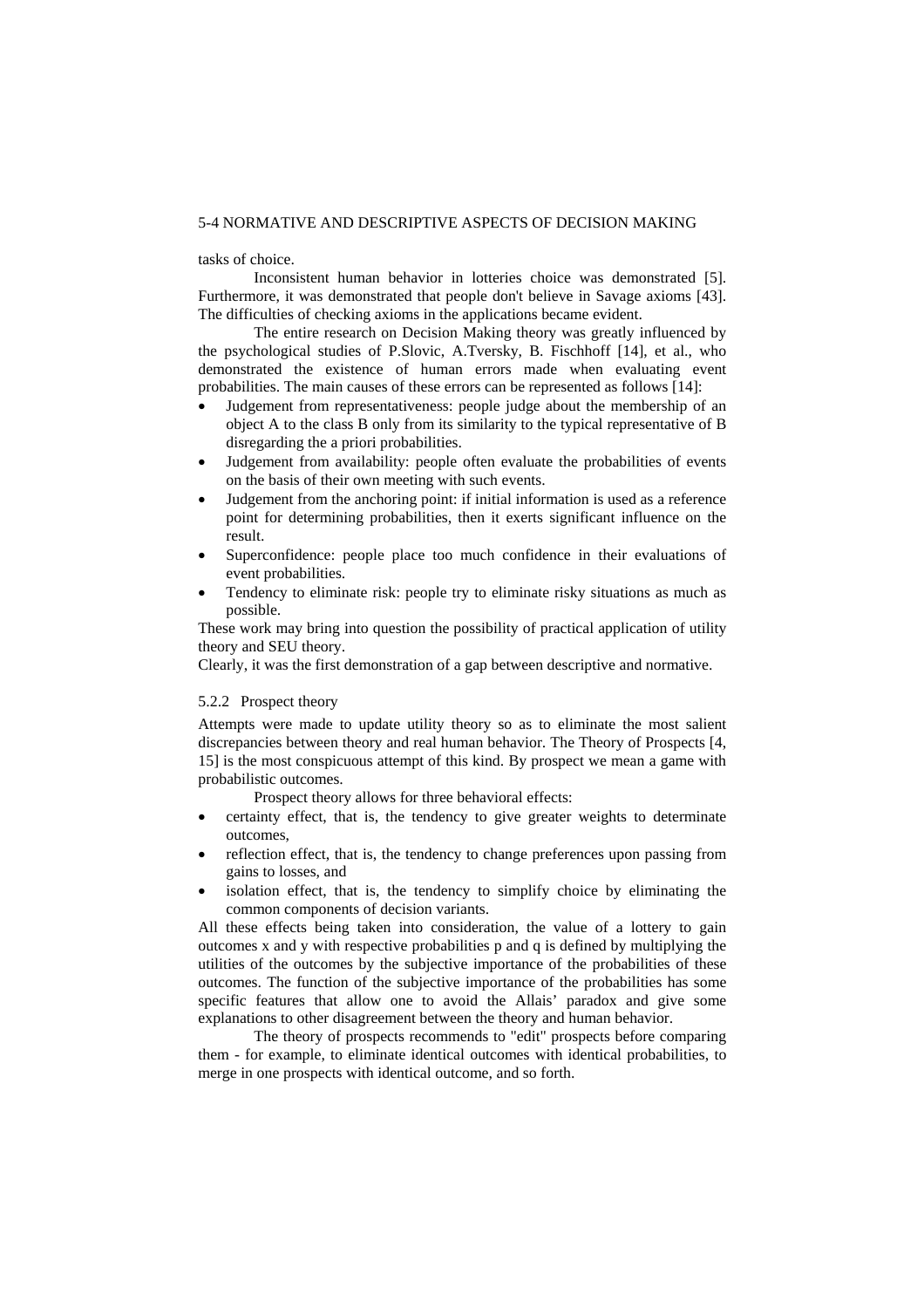Despite the fact that the theory of prospects eliminates some paradoxes of choice stemming from the utility theory, it does not eliminate all problems and paradoxes appearing upon studying human behavior in the problems of choice. The possible paradoxes appear when editing the prospects. A solution of the problem depends very much on the way in which one "frames" it. Furthemore, the quite natural desire to round the probabilities and utilities leads to different results of the prospect comparison depending on the rounding [53].

The prospect theory, as well as the utility theory relies on an axiomatic basis. A common problem with all axiomatic theories is the validation of the axioms allowing one to use one or another form of the function of utility (value) of the theory.

The common feature for the utility theory, SEU and the prospect theory is the same representation (model) of the decision problem: in the form of the holistic parameters of the utility (value) and probability. In the middle of the 70-ies a different model became more popular and promising: the multicriteria description of the positive and negative factors influencing the choice. The reason is that utilities and probabilities manifest itself in the multiple criteria of alternatives' evaluation.

## 5.2.3 Multiattribute utility theory

The next step in the evolution of the utility theory was marked by the transition to the multicriteria or Multiattribute Utility Theory - "MAUT" [16]. The construction of a strict and harmonic mathematical theory of utility under multiple criteria was a great merit of R. Keeney and H. Raiffa. The theory is constructed axiomatically, where the general axioms of connectivity and transitivity on a set of alternatives, etc., are complemented by the axioms (conditions) of independence. There exist many conditions [12] which conceptually define the possibility of comparing alternatives in one criteria, while the estimates in other criteria are being fixed (at different levels). For example, the condition of the preference independence states that comparisons of alternatives in two criteria are valid if their estimates in other criteria are fixed at any level. If the conditions of such a kind are met for all pairs of criteria, then the existence of a utility function in different forms is proved. We note that the Multicriteria Utility Theory is directed to the problems where existence of many alternatives justifies great efforts that are required to construct a utility (value) function.

After the development of "MAUT", critical comments were made about possibilities of validating all axioms and conditions needed for the existence of a multicriteria utility function in one or other form. For example, the sum of the importance coefficients of the criteria is to be equal 1 for the existence of a utility function in the additive form [17]. The question is: if we take into account the possible small errors in the measurement, which value of the sum is close to 1? [51].

In the construction of one dimensional utility functions the lotteries were used as the preferences elicitation tool. But human behavior in a lottery choice is inconsistent [5].

Again there is an evidence of a gap between the requirements of the decision methods (normative) and the possibilities of the human information processing system (descriptive).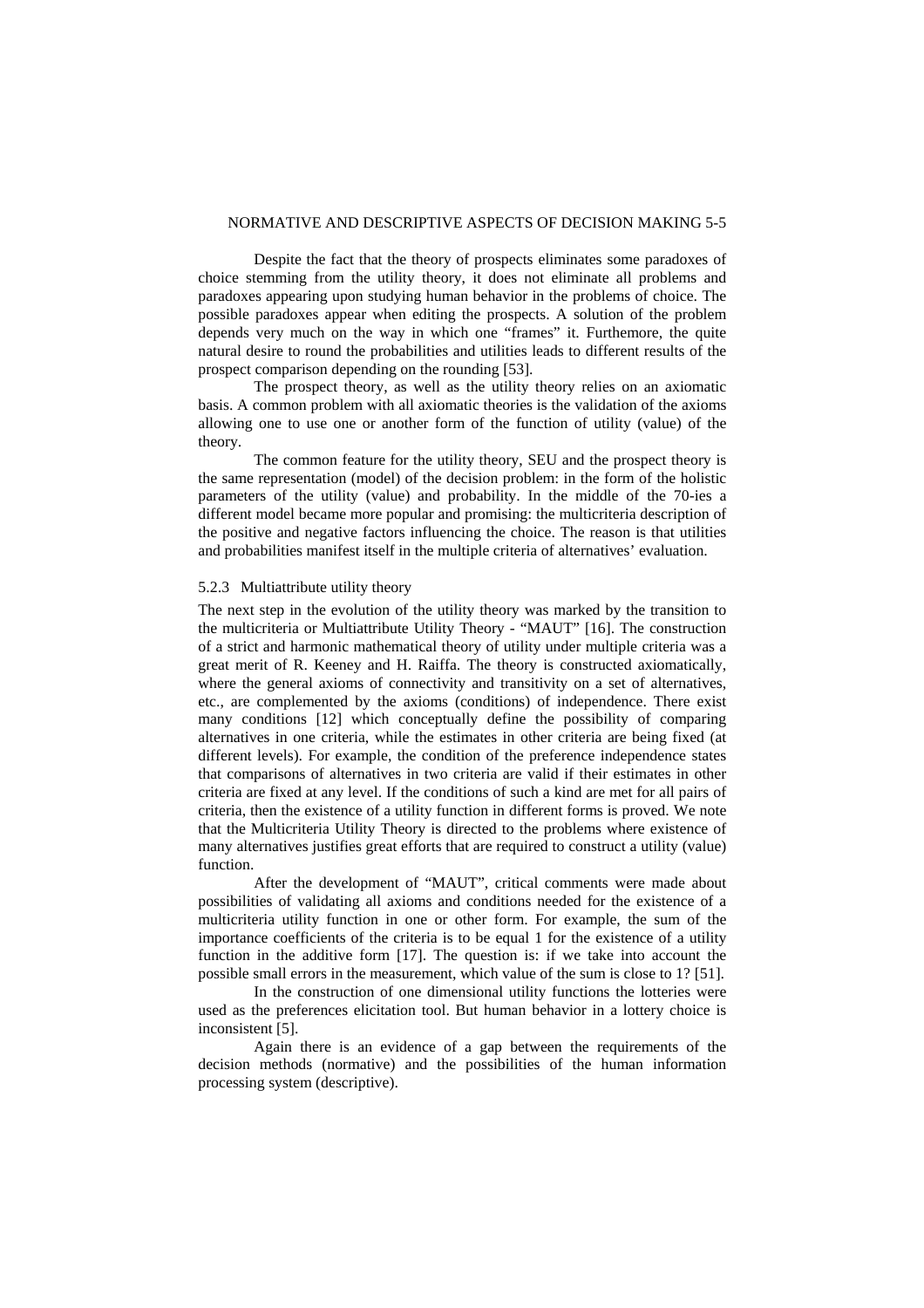5.2.4 Multicriteria counterparts of the well-known problems of operations research

The second root of Decision Making as a branch of research is Operations Research. The introduction of multiple quality criteria enables one to obtain

multicriteria counterparts of the well-known problems of the operations research. For example, additional criteria are readily built into the generalized transportation problem [49] which can be formalized as a multicriteria problem of linear programming for which multitude of methods were developed [46]. Also, there are multicriteria assignment problems [22], multicriteria bin packing problems [24] which are counterparts of the well-known Operations Research problems.

There exist a great deal of the man-computer procedures enabling DM to examine the domain of the admissible decisions and at the same time to establish a compromise between the criteria [46].

The man-computer procedure consists of alternating phases of analysis (performed by the DM) and optimization (performed by the computer). Each phase can consist of more than one step.

Optimization phase (computer):

using the information received from the DM at the preceding step, a new decision is computed and auxiliary information for the DM is generated.

Analysis phase (DM):

- the presented decision (or decisions) is estimated and its admissibility is determined. If the answer is positive, then the procedure terminates; otherwise, auxiliary information is considered;
- additional information is communicated to enable computation of a new decision.

The man-computer procedures differ in content and execution of the above steps. Their efficiency depends mostly on the nature of the DM-computer interaction that is represented in terms of the quality and quantity of the information.

Together with the development of many man-computer procedures, there appeared papers with the evaluation of such procedures from the behavioral point of view [18, 25]. The analysis demonstrated that many operations required from people in the framework of the man-computer procedures are difficult for the human information processing system. People show intransitivity in the process of choice, show suspiciously fast convergence to the solution and so on.

Again we witness here the evidence of a gap between descriptive and normative.

All the gaps mentioned above lead us to the question: what could be said about a human being as a DM?

## **5.3 THE QUALITATIVE MODEL OF THE HUMAN DECISION MAKER**

On the level of the existing knowledge it is possible to summarize the evidence about human behavior in the decision processes in the following way.

5.3.1 The features of the human information processing system

A. Limited span of the working memory.

According to cognitive psychology [45], human beings have a limited span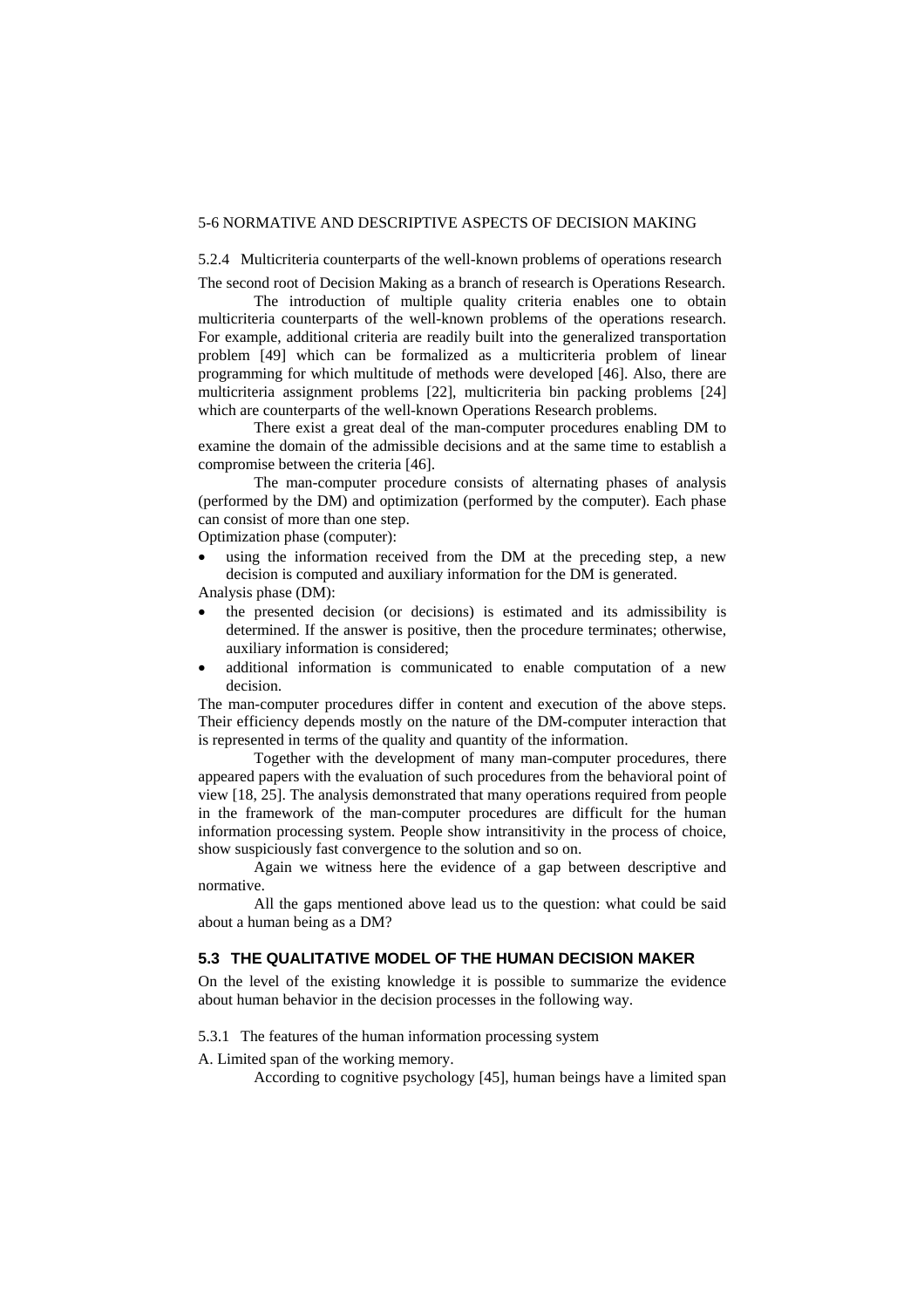of the short -term memory. In repeated tasks the span of the working memory could be enlarged [9] but it takes both time and efforts.

That is why the DM cannot simultaneously pay attention to many factors (or evaluations of alternatives upon criteria) in the new decision tasks. As a matter of fact, for the new tasks DM has no possibility to create the internal structure of the necessary knowledge.

This limitation manifests itself in such known facts as:

The DM is trying to simplify the description of the decision situation by replacing some of the criteria by limitations, by eliminating some of the criteria, by grouping the alternatives and so on [25]. Such behavior is the unconscious desire to decrease the load on the short-term memory.

Experienced DMs have usually the skill of simplifying the decision situation in the best possible way. For inexperienced DMs a significant increase in the number of contradictions for more complex decision tasks is typical [25] B. Limited exactness in quantitative measurements.

According to the existing knowledge, a human being is not an exact measurement device producing quantitative measurements. The famous experiment of A.Tversky [47] demonstrated that people neglect small differences in the evaluations. It is the reason for the intransitive behavior in some problems of choice. Inability to take into account small differences in the evaluation leads to the elimination of the dominating alternatives by the conservation of the dominated ones [19].

The experiments demonstrated that people can poorly measure the probabilities in the quantitative way (see above). The change in the method of measurement, the transfer from the quantitative to the verbal probability allows one to decrease significantly the number of the preference reversals [13].

It was demonstrated in the experiments [28] that slightly different procedures of the quantitative measurements for the same variables give quite different results.

C. Human errors and contradictions.

It has been known since the time of antiquity that "To err is human". People err when processing information. There could be different reasons for such a behavior: weariness, lack of attention, habitual heuristics and so on.

5.3.2 The features of human behavior in the decision processes

A. Absence of preconceived decision rules in new decision tasks.

As many researchers supposed, the DM has no preconceived decision rules. As noted in [52] it can be hardly expected that the utilities and numbers expressing the subjective estimates of the objects and situations are just stored in our minds until elicited.

To develop a decision rule the DM needs time and some learning procedures. Usually people use some kind of a "trial and error " approach in such procedures.

B. Search of the dominance structure.

At every step of the decision making procedures people pay attention to a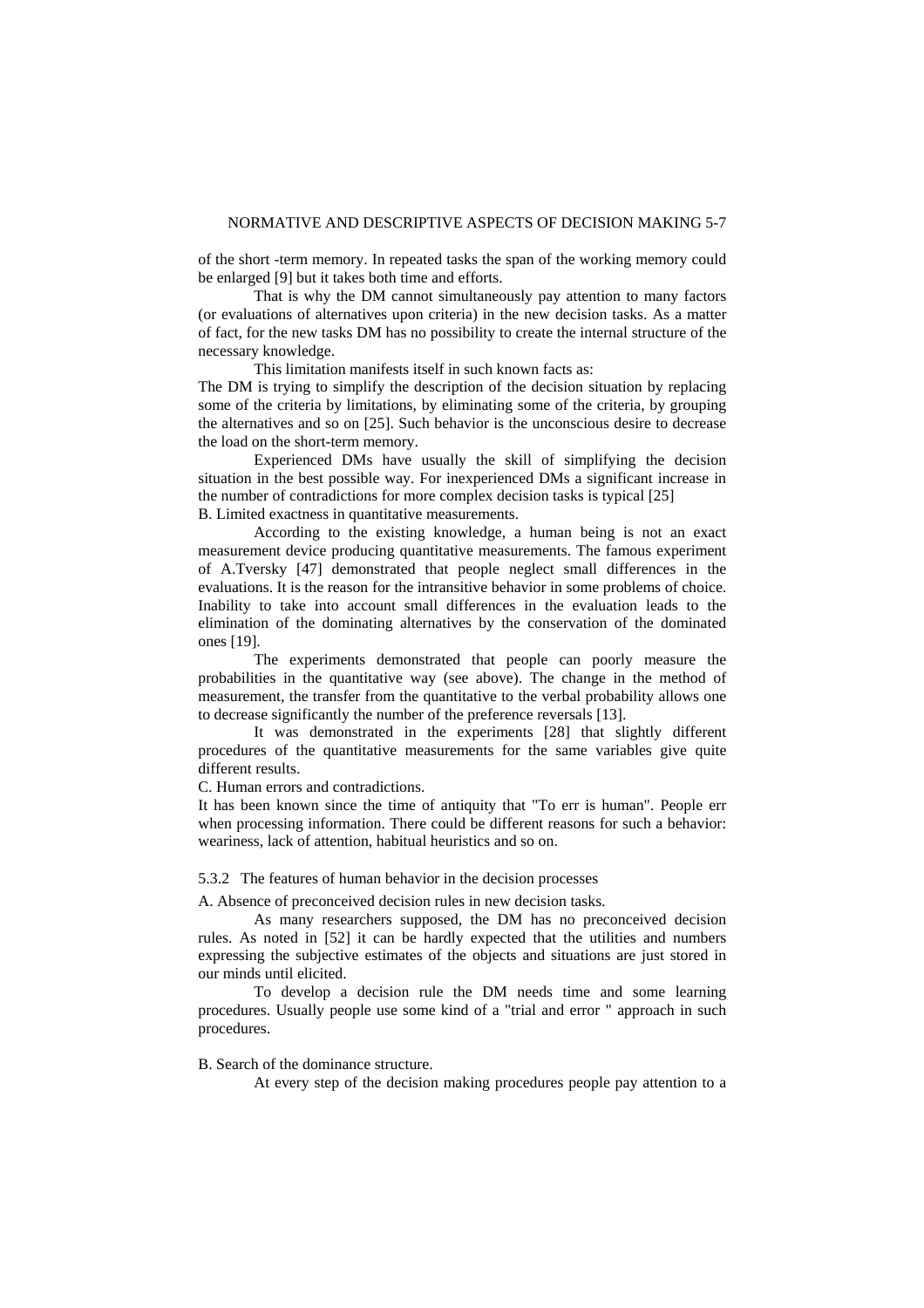limited number of objects. This is a possible explanation to the psychological theory of human behavior in the decision tasks-the search of the dominance structure [32]. According to the theory, in the case of the limited number of alternatives people make a preliminary selection of the potentially best alternative and compare it pairwise with other alternatives , trying to check the fact of dominance.

In the case of a larger number of alternatives, people use initially the strategy of eliminating by aspects and after that utilize a more elaborated process (like the search of dominance) for a smaller number of alternatives. C. Minimization of human efforts.

J. Payne et al. [35] suggested and substantiated another theory of human behavior upon choosing the best multicriteria alternative(s) that can be called the theory of the constructive processes.

When comparing multicriteria alternatives, people can use various strategies. The studies of J. Payne et al. [35] have demonstrated that in the process of the decision making subjects often choose a strategy depending on the specific features of the alternatives under consideration (their evaluations by criteria). Here, the human preferences of the alternatives and criteria are very unstable. At the local stages of the comparison, rules (or their parts) can vary depending on the relation between the required human effort and the accuracy of choice.

As J. Payne et al. notes, such a behavior is a characteristic of the untrained subjects. People experienced in the decision making, as well as regular decision makers have their preferable strategies for solving problems.

#### 5.3.3 The features of human behavior in organizations

A. Satisfactory decisions.

The studies of economists and psychologists provided an insight into the human decision making in large organizations.

Ch. Lindblom [31] notes the officers organizations try to make as small changes in the existing policy as possible to be able to adjust to the environmental changes. It is not only easier to work out such changes, but also to coordinate them within an organization. The sequence of changes is mostly the means for forming the current policy. Lindblom also believes that this way of solving problems is more realistic because it requires less effort and is more customary for the managers. On the other hand, this approach is more conservative and is not adjusted to dramatic changes in the policy.

Similar discoveries were made by H.Simon [41] who introduced notion of satisfactory decisions as a counter to the optimal ones. In organizations, the life itself brings people to seek satisfactory decisions - the environment is too complicated to be described by a model, the multiple criteria are defined incompletely, there are many active groups influencing the choice, etc. This natural behavior of the personnel resulted in the loss of the strategic objectives amid the petty, everyday routine.

B. Taking the power in the hands.

The desire to have the decision situation under control is typical for the behavior of a DM in organizations. It means that the DM is trying to control all stages of the decision making, all transformations of the information influencing a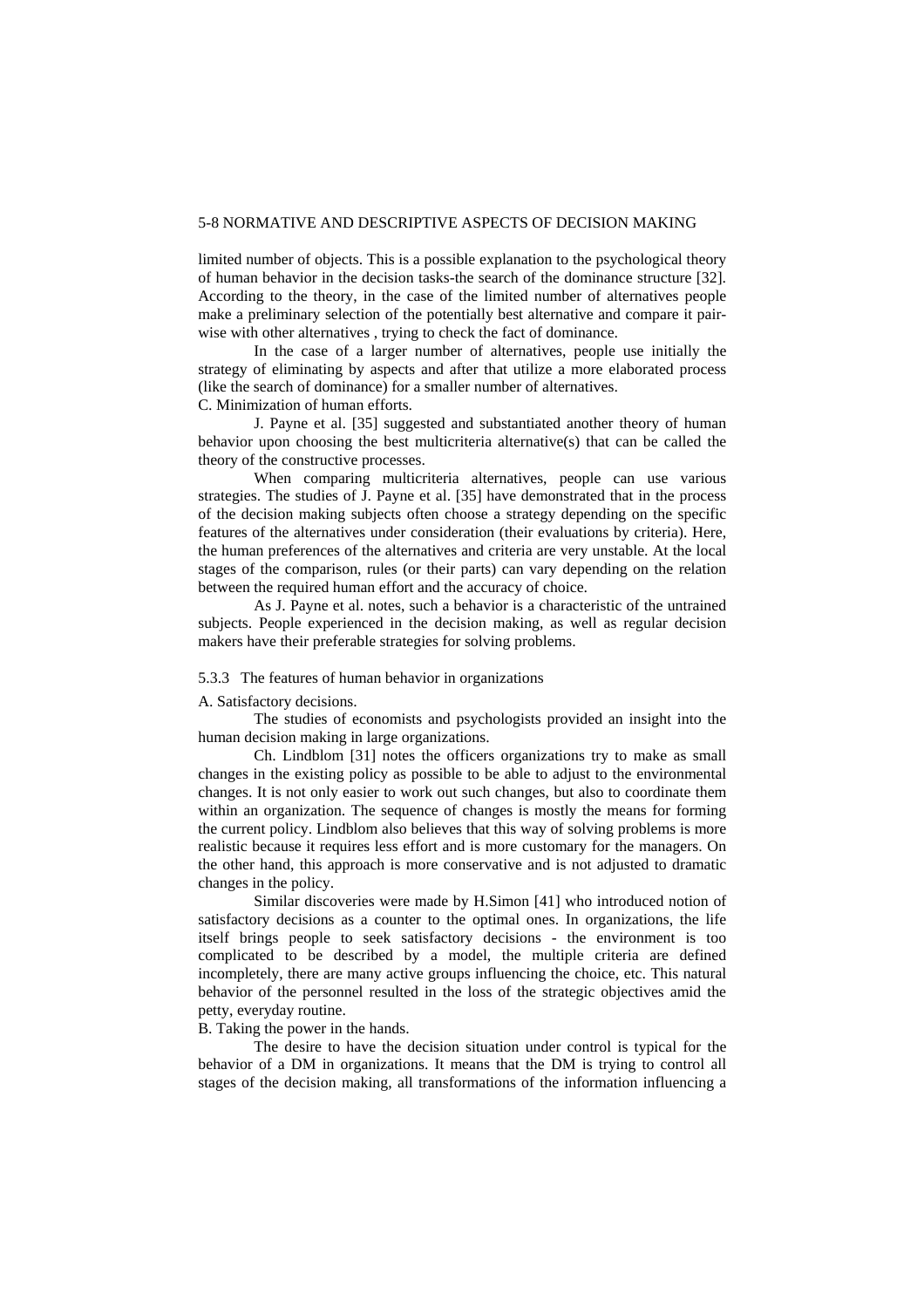decision.

Speaking differently, the DM is trying to have the power in the hands. In the case when it is necessary for him/her to take into account the interests of different active groups, the DM is looking for a mutually satisfying decision. [27] but he/she is always trying to implement the principal components of own policy.

## **5.4 HOW TO REDUCE THE GAP BETWEEN DESCRIPTIVE AND PRESCRIPTIVE**

The above features of human behavior define the numerous gaps between the requirements of the different normative methods and the possibilities of human beings to meet such requirements. The discrepancy manifests itself in human errors and contradictions badly influencing the results of an analysis, as well as in mistrust in the results of the DM to the results presented by an analyst and so on.

There are several remedies to save the situation. First, it was the idea to improve the human performance in the process of choice: to teach people how to use the axiomatic methods or to train them to make the quantitative measurements.

Unfortunately, we do not have any evident confirmation of success for this approach. Even more, it became clear that many features of human behavior could be explained by the basic organization of the human information processing system [42].

The second reaction to the gaps is the following: human behavior is not important factor in the decision processes. One could take evaluations in the qualitative form but transform them quickly in the qualitative form appropriate for many decision methods. On the final stage of the decision process it is possible to use the so-called sensitivity analysis to check the influence of the different factors on the output of an the analysis.

Unfortunately, the task of sensitivity analysis is very complex. It is an independent difficult problem and only the skill of an analyst could shed light on the influence of the different factors.

The approach we have taken [26, 30] differs from the others. From our point of view it is necessary to adapt the decision methods to human behavior.

A possible way to close the gaps consists of taking the behavior finding concerning human behavior as constrains for the normative decision aiding methods [26]. By going on such a way it is possible to use the qualitative DM model described above as a base for the construction of the decision aiding tools and the decision support systems.

In other words, on the basis of the behavior findings it is possible to formulate special requirements to the characteristics of the decision aiding methods [30].

## **5.5 BEHAVIORAL REQUIREMENTS ON THE METHODS OF DECISION MAKING**

The knowledge about human behavior in the decision processes allows us to define the requirements for the methods for the decision making [26].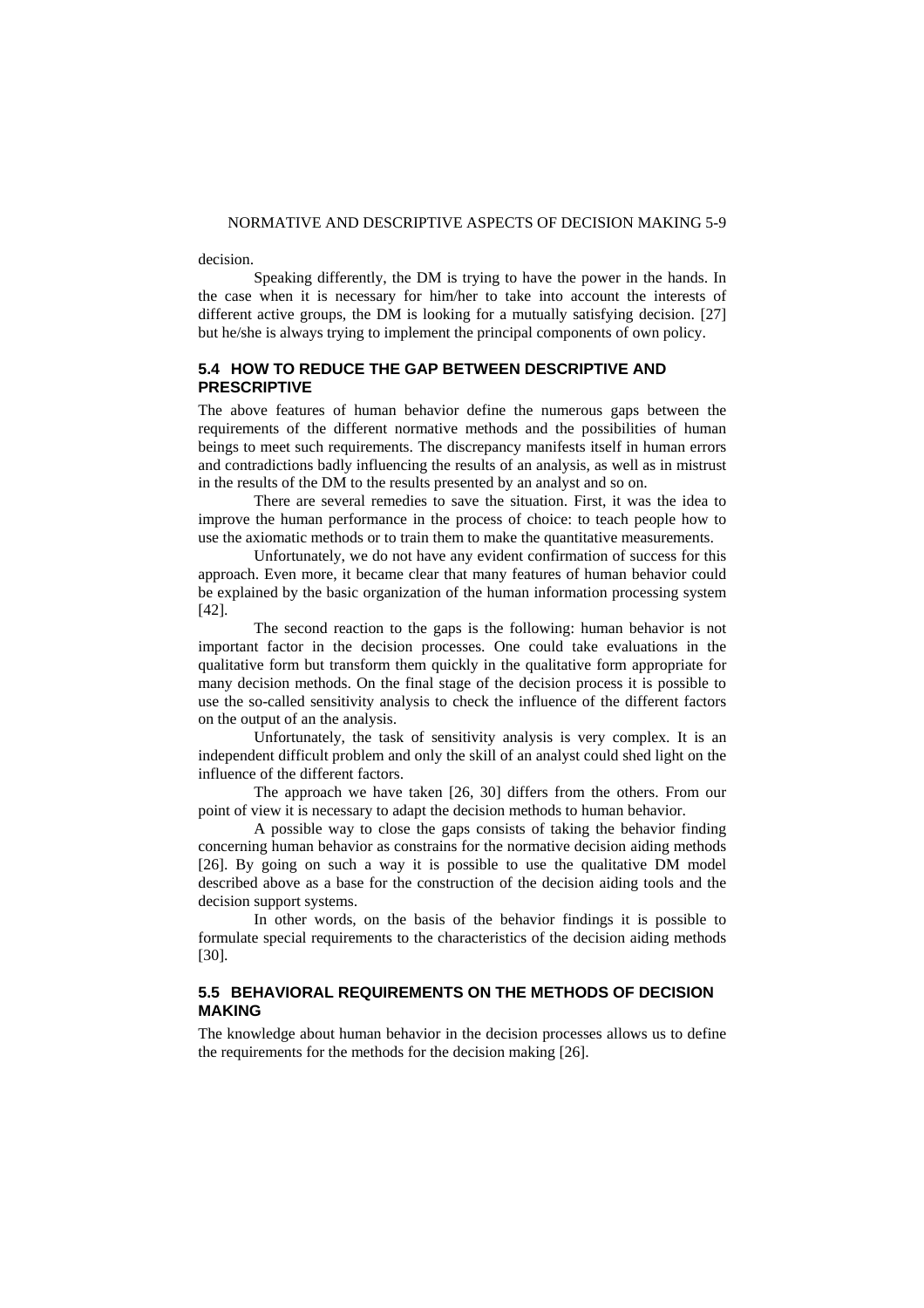## 5.5.1 Measurements

The methods must be adjusted to the language of the problem description that is natural to the DM and their environment. To be socially acceptable, the decision method must be readily adjustable to the accepted way of discussing problems in a particular organization.

The kind of a "natural language" depends on the type of the problem. For so -called ill-structured [40] problems the combination of the quantitative and qualitative variables is typical. It is true, for example, for the multicriteria counterparts of the well-known problems of operations research. One has usually an objective quantitative model for such problems. The criteria for the evaluation of the decision's quality are some functions from the quantitative variables. Therefore, for such problems the quantitative language of measurement is natural.

There are many ill-structured and some unstructured problems where main variables (or criteria) have an objective quantitative nature like distance, money, a number of residents and so on [16]. Here also the quantitative language is natural and widely accepted.

For typical unstructured [30] problems, this usually means that the estimates of the criteria and, consequently, the estimates of the variants by the criteria are presented in a verbal form. The verbal estimates are located usually on the ordinal scales of the criteria. Such estimates create an adequate language for describing unstructured problems.

The decision method must be adjusted to such a description. Hence, by defining one or another form of verbal scales the DM defines the "measurer" for the experts estimating alternatives on these scales. The same verbal estimates are used by the DM to define the requirements to alternatives, that is, the decision rule.

Additionally to the kind of a problem, the methods of measurement are to be defined by an uncertainty level of evaluations upon criteria. The uncertainty level demonstrates itself in the ability of having an exact measure of the variable. In the case of exact measurements made by a measurement device one has negligible level of uncertainty. In case of the human measurements, levels of uncertainty are defined by the possibilities of a human being to give the information in a different form and with different reliability.

## 5.5.1.1 Quantitative human measurements

For the situation where the quantitative language of measurement is accepted it is necessary to take into account the characteristics of a human being as a measurement device.

The estimates on the criteria scales must reflect changes in the value (utility, preference, importance, distinctness, etc.) of an alternative with a corresponding change of the estimate by a given criterion. It is known that people can poorly estimate and compare objects of close utilities. With the continuous scales, slight distinctions in the estimates can result in different comparisons of the alternatives. Indeed, all other estimates being equal, the preferableness of an alternative will be defined by one insignificant difference.

The experiment of A. Tversky [47] that demonstrated the stable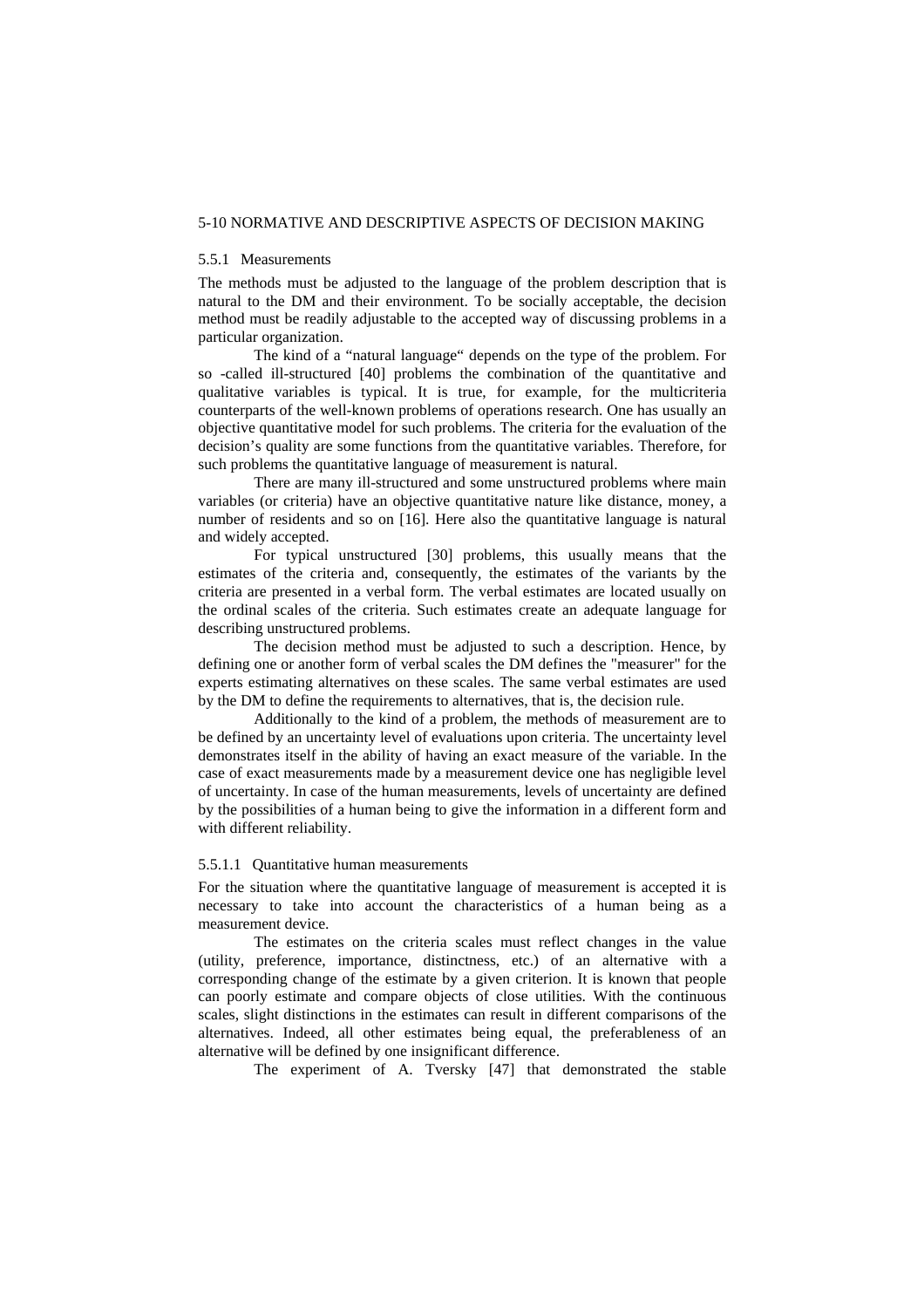intransitivity of choice was based precisely on this property. The subjects were given successive pairs of alternatives where the gain slightly increased with a slight increase in the payment. And they persistently preferred to get a higher gain for a slight increase in the payment. Yet, when given the alternatives from the first and the last pairs, they persistently preferred the first one, because they could not admit such a great increase in the payment even for a corresponding increase in the gain. In our view, the continuous scale of the estimates prevented the subjects from seeing the gradual transition from quantity to quality. If the same subjects were given the same task but with the ordinal (qualitative or verbal) estimates of the payment and the gain, then a transitive relationship could easily result.

Some of the results of our experiments in choosing a summer countryhouse [33] are indicative for the inconvenience of the continuous scales. Two continuous-scale criteria, the cost and the size of the territory, were used in these experiments. It was noted that for insignificant discrepancies in the evaluation of the country-house the subjects do not necessarily find the alternatives that dominate the remaining ones. The subjects sometimes eliminated from the subset of the best alternatives (even if their number is only in the range from four to seven) an alternative dominating one of the remaining alternatives. This observation can also be attributed to the fact that insignificant  $(5-7%)$  variations in the cost do not affect appreciably the values of the alternatives. Though the subjects assert that `the cheaper the better' if this difference is pointed out, on the whole they agree that both variants have the same utility.

The experiments suggest that the quantitative measurements are the most sensitive to small errors and differences in the DM answers, which gives rise to the question of the accuracy of human measurements, especially under indefiniteness. It is well known that in physics the accuracy of measurements depends on the precision of the instrumentation. The same applies to human measurements. The available results of the experiments are indicative for the fact that man cannot make precise quantitative measurements.

It means that while performing the quantitative measurements it is much better to replace the continuous scales by the ones with discrete evaluations. Such evaluations could represent some intervals on the continuous scales which have a meaningful interpretation for the DM. Sometimes it is preferable to use for such intervals verbal labels like "expensive", "cheap" and so on for the cost evaluation.

#### 5.5.1.2 Transition from qualitative notions to numbers

For the situations where qualitative language of a problem's description is natural (unstructured problems) let us discuss the attempts to combine the qualitative measurement scales and the quantitative representation of the results. First of all, we should mention the simple means of establishing a mutual correspondence between the primary qualitative measurement scale and the quantitative scale of scores where the primary measurements are carried out in a qualitative form and (independently of the expert's will) are assigned certain numbers which are then used to estimate the variants of the decisions. This method of measurement is not reliable because no logical basis underlies the assignment of one or another numerical value to the primary estimates. The worst of it is that the numbers are further treated as the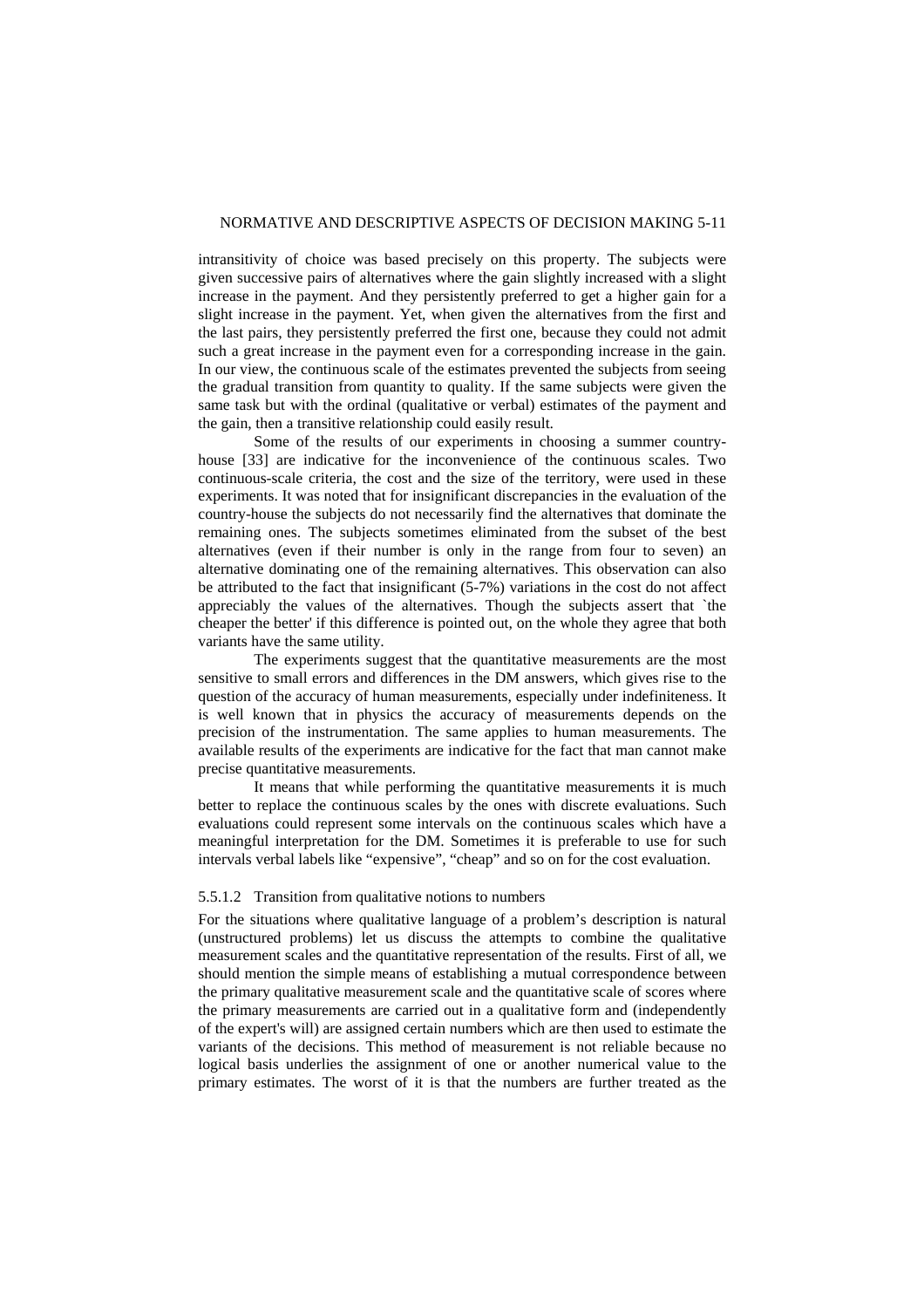results of the objective physical measurements. For example, when estimating the quality of the objects by multiple criteria, the scores by criteria are regarded as the results of the quantitative measurements and are often multiplied by the weights of the criteria and summed up.

When considering the problems of a political choice, Dror [6] drew attention to the fact that people assign different numerical estimates to the same verbal definitions. We do not think that this necessarily means that one person believes that this event occurs with 70% probability and that 70% refers to a highly probable event, whereas another person believes that this event occurs with 90% probability and that 90% refers to a highly probable event. Both experts are, possibly, sure that this event is `very probable,' but when they are asked to evaluate this probability numerically (for example, in terms of a percent or somehow else) they replace their ignorance of this number by some (rather arbitrary) number. Human estimates corresponding to the same verbal definition on the scale were experimentally shown to have a rather great dispersion [50] which is especially great for the estimates representing the mean `neutral' level of the quality.

The second popular approach is that of the theory of fuzzy sets where measurements are carried out in terms of the descriptive qualitative values which are then transformed to the quantitative form by the means of a given membership function assigning numbers to any word.

To what extent is this transformation reliable? To what extent is man errorfree? It is obvious that a person constructing the membership function performs approximately the same operation as when establishing the correspondence between the qualitative and the quantitative scales where the DM cannot evaluate the effect of small deviations in the estimates on the resulting comparison of the alternatives. The references to the check for sensitivity after quantitative measurements are of no avail. Indeed, in the presence of the multiple quantitative parameters the sensitivity check becomes an independent involved problem that can be solved only by eliciting from the DMs information that they hardly can provide.

## 5.5.1.3 Comparative verbal probabilities

Some experiments focus on the relationship between the language of measurement and the degree of indefiniteness of the events [8]. For example, the subjects were asked to estimate the chances of basketball teams to win in games between them. The experimenters noticed that in the case of an unknown team (higher indefiniteness) the experts were able to discriminate only two levels of verbal probabilities in comparative forms — for example, 'it is believed that the host always plays better than the guests'.. It is stated [8] that compelling people to quantify the probability estimates in the situations where only a few levels of indefiniteness can be discriminated can result in erroneous estimates. This example shows that some measurements can be carried out only in a verbal form with the use of the `more probable than' relationships. Methodical studies of the comparative probabilistic estimates [11] demonstrated that the comparative probabilities are much more frequently used by the common people (both adults and children) than quantitative estimates of the probabilities of events. The experiments used tasks such as the estimation of the probabilities of hitting the sectors of a rotating disk and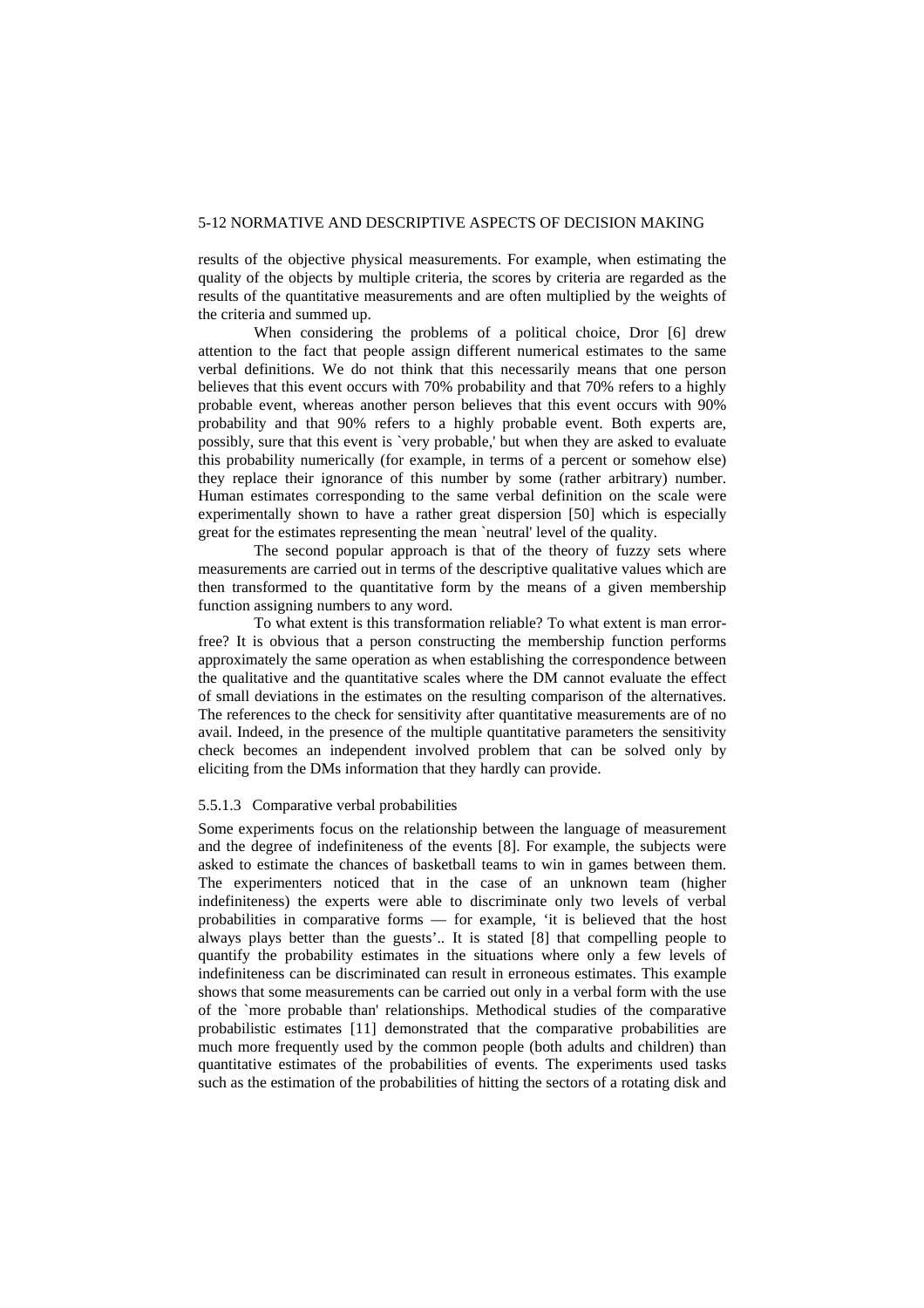estimating the winners in competitions and games. The authors of this work formulated six mathematical principles for comparative probabilities in the form of axioms representing the mathematical concept of the qualitative probabilities. The main experimental result obtained with adults and children above five is as follows: human comparisons follow completely the principles of the mathematical theory of the qualitative probabilities. The authors of this work conclude that the six principles provide a more reliable foundation for describing human behavior than the laws of the quantitative probability.

## 5.5.1.4 Qualitative measurements

We regard decision making in the unstructured problems as the domain of the human activity where quantitative (the more so, objective) means of measurement are not developed, and it is unlikely that they will appear in the future. Therefore, it is required to estimate the possibility of doing reliable qualitative measurements. Following R. Carnap, we turn to the methods of measuring physical magnitudes that were used before the advent of the reliable quantitative measurements. Before the invention of balances, for example, objects were compared in weight using two relationships — equivalence  $(E)$  and superiority  $(L)$ , that is, people determined whether the objects are equal in weight or one is heavier than the other. There are four conditions to be satisfied by E and L [3]:

- 1.E is the equivalence relationship,
- 2.E and L must be mutually exclusive,

3.L is transitive, and

4. For two objects a and b either (i) a E b, or (ii) a L b, or (iii)  $b$  L a.

One can easily see that the above scheme enables one to carry out relatively simple comparisons of the objects in one quality (weight). It is required here that all objects be accessible to the measurement maker (expert).

Two more remarks are due. It is obvious that the thus-constructed absolute ordinal scale cannot have many values; otherwise, they will be poorly distinguishable by the measurement makers. To come to terms easier, it is required to identify commonly understandable and identically perceived points on the scale and explain their meaning in detail. Therefore, these scales must have detailed verbal definitions of the estimates (grades of quality). Moreover, these definitions focus on those estimates on the measurement scale that were emphasized by the persons constructing the scale (for example, they could be interested only in very heavy and very light objects). Thus, the estimates on the ordinal scale are defined both by the persons interested in one or another kind of measurement (in our case, it is the DM) and by the distinguishability of estimates, that is, the possibility of describing them verbally in a form understandable to the experts and the DMs.

There is no reason to question the fact that before the coming of the reliable methods of quantitative measurement of the physical magnitudes, they were already measured qualitatively. Today, these methods could seem primitive because we have much more reliable quantitative methods. Yet, there is no doubt that the pre-quantitative (qualitative) methods of measuring physical magnitudes did exist. When they were superseded by the quantitative methods, they were treated with negligence as something `unscientific' and obsolete. The progress of physics gave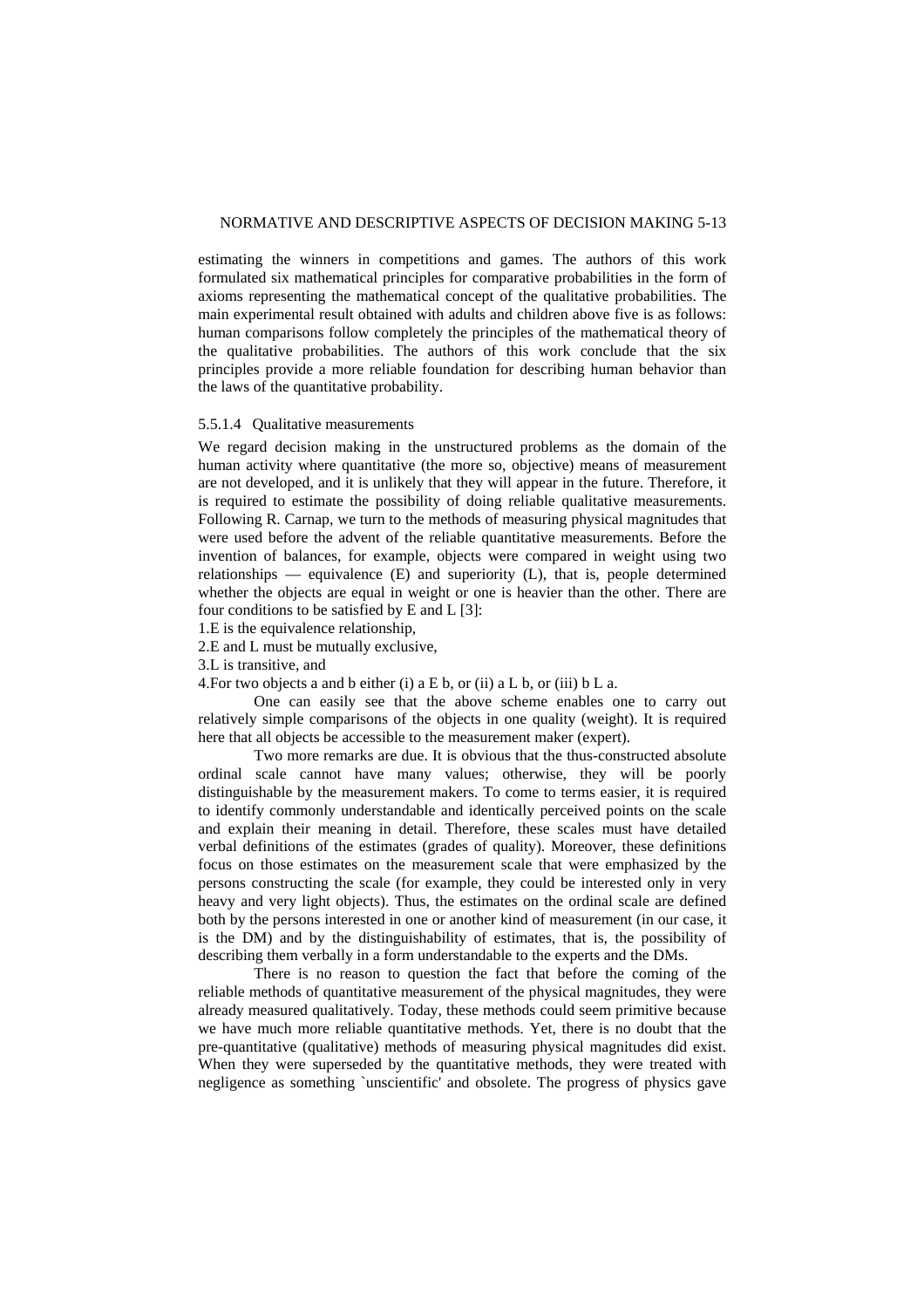rise to the well-known statement that the science appears wherever the number (quantity) occurs. To our mind, these declarations refer mostly to the natural sciences, but in the sciences dealing with human behavior qualitative measurements were and will be the most reliable.

#### 5.5.1.5 How to measure

For the conclusion, we could put the following requirements to human measurements in decision processes.

1. The measurements must be made in a language that is natural to DMs and their environment.

2. In the case of quantitative variables (criteria) it is preferable to use discrete scales with the evaluations representing some intervals meaningful for "measurement makers".

3. In the case of qualitative measurements the ordinal scales with verbal evaluations are the best way of measurement.

4. For the cases with big uncertainty the comparative verbal measurement (better, worse and so on) are the most correct way of receiving information from human beings.

In the general situation, one could take as the output of measurement process the discrete evaluations on criteria scales. Very often such evaluations have verbal labels or verbal descriptions.

#### 5.5.2 Information elicitation for the construction of a decision rule

The next problem after the measurements is the construction of the decision rules for the evaluation of the alternatives. The problem for the DM is to construct the decision rules using the kind of criteria evaluations described above.

The operations performed by the DM in the process of constructing the DM's decision rules are to be psychologically correct. We shall differentiate between two types of measurements. We discussed above measurements of the main factors influencing the decision. We shall refer to them as the primary measurements. In some normative methods, the primary measurements suffice for reaching the final decision. In the method of the subjective expected utility, for example, the quantitative measurement of the utility and subjective probability allows one to calculate the expected utility of every alternative.

Yet, for a large majority of the normative methods this is insufficient, and some cognitive operations of the information elicitation are needed to construct a decision rule. We will call them the secondary measurements. For example, one needs to measure weights of criteria to decide whether the utility function is additive or multiplicative [16].

Analysis of the different normative techniques enables one to distinguish three groups of the information processing operations such as operations with criteria, operations with the estimates of the alternatives by criteria, and operations with the alternatives. Let us refer to an operation as elementary if it is not decomposable into simpler operations over to the objects of the same group, that is, to criteria, alternatives, and alternative estimates by criteria.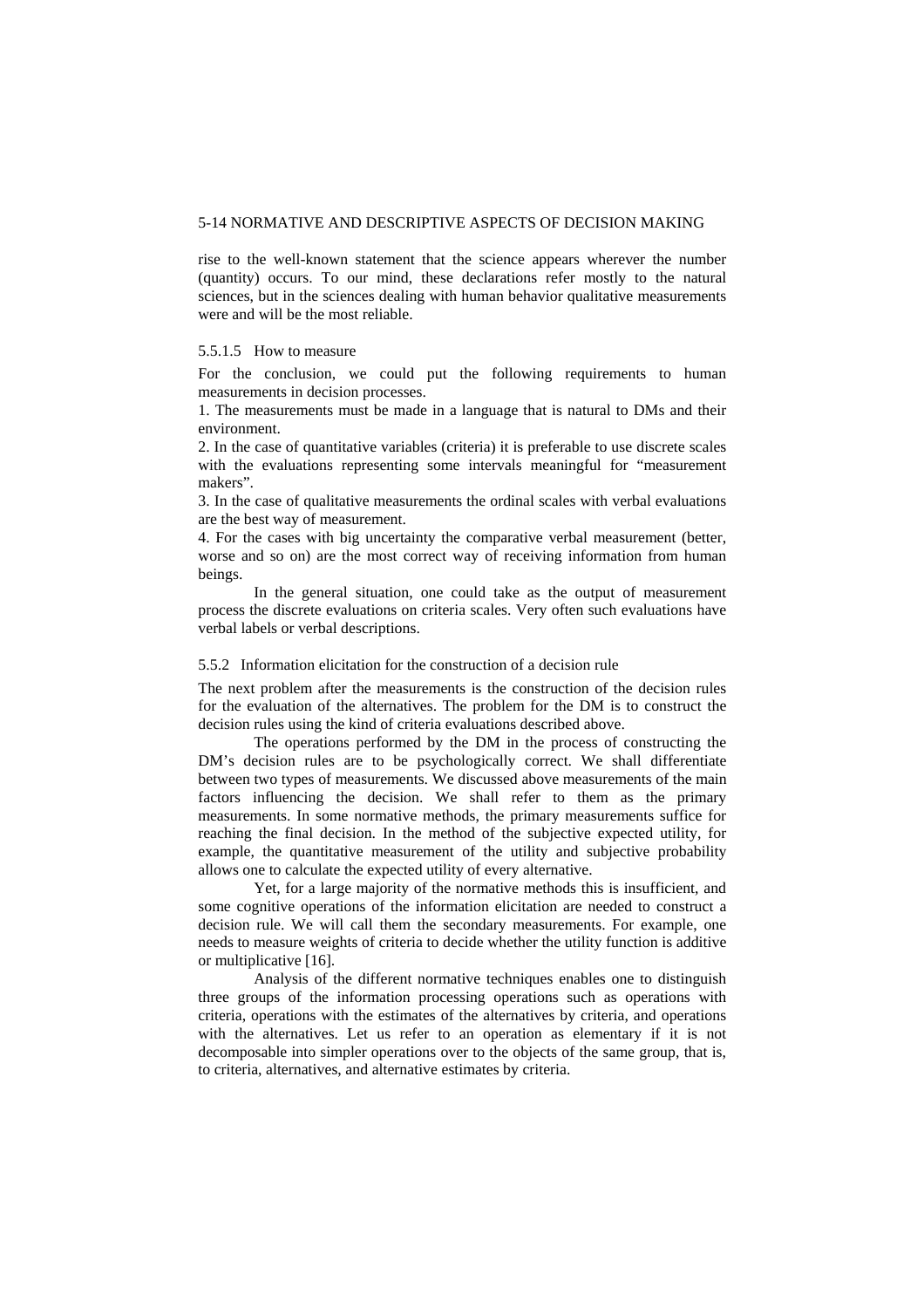In the survey [26] the results of psychological experiments demonstrating the validity of different cognitive operations used in the decision methods were collected. Below is a group of the information processing operations which are admissible from the psychological point of view for the construction of a decision rule [26, 30].

1. Ordering criteria by importance.

2. Qualitative comparison of two estimates taken from two criteria scales.

3. Qualitative comparison of the probabilities of two alternatives.

4. Attribution of alternatives to decision classes.

5. Comparison of two alternatives viewed as a set of estimates by criteria and selection of the best one.

6. Comparison of two alternatives viewed as something whole and selection of the best one.

7. Determination of a satisfactory level by one criterion.

Let us note that the operations 4 and 5 are admissible in some limits defined by the parameters of a problem. For the operations 6 and 7 we do not have enough of the psychological research demonstrating the validity of the operations, it is a preliminary conclusion.

The admissible operations, reduce to qualitative comparisons (of the type "better", "worse", "approximately equal") of criteria, pairs of estimates on two criteria scales, holistic images of alternatives. Also, we may assign satisfactory values, exercise a simple decomposition of criteria, alternatives. Given a relatively small number of the criteria, we may compare two alternatives. With a not too big number of criteria, decision classes, and estimates on scales we may assign alternatives to the decision classes. All this together seems to be an essential constraint for a researcher working on the prescriptive [2] techniques. But psychologically valid methods give the reliable output. To avoid the gaps between normative and descriptive only a psychologically correct operation of the information elicitation are to be used.

#### 5.5.3 Consistency test

One of the inherent characteristics of human behavior is proneness to error. In transmitting and processing information, people make errors. They make less and sometimes considerably less errors when using the psychologically valid information elicitation procedures, but all the same they do make errors. The latter may be caused by the distraction of human attention, a person's fatigue, or other reasons.

Errors are observed both in practice and in psychological experiments. They differ essentially from the human errors in psychometric experiments which are known to follow the Gauss law and have the greater probability for the greater deviations from the true value. The human errors in the procedures of the information processing are of a different nature. For example, our studies of the multicriteria classification demonstrated that in the problems of small dimension (which are simple for man) gross errors leading to many contradictions are rare  $-1$ or 2 out of 50 cases [25]. These errors are obvious. Errors of the same kind are met when comparing pairs of the estimates by the criteria, ranking criteria, etc. Stated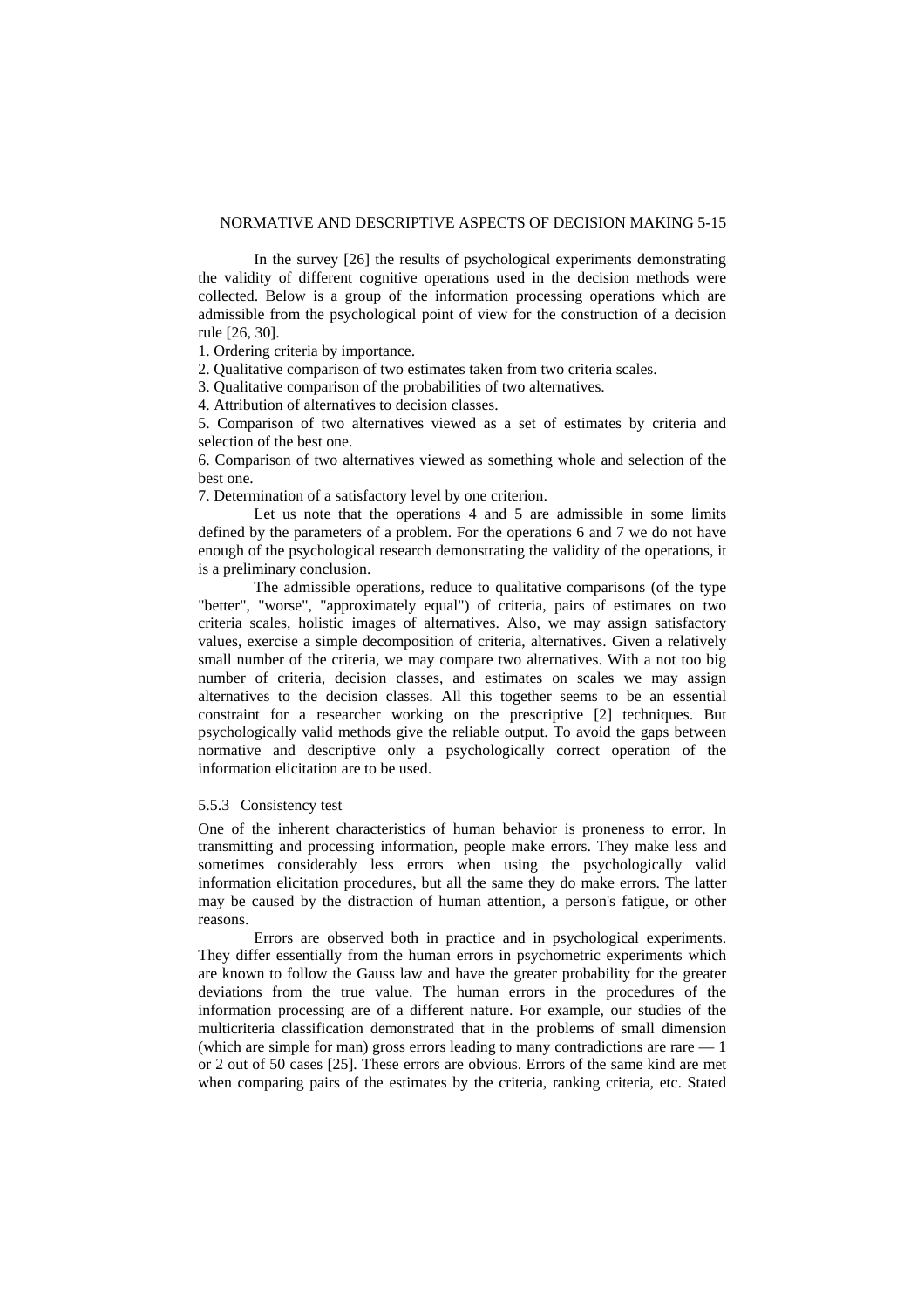differently, man can once and again commit essential errors. Therefore, the information elicited from man must be validated and not used uncontrollably.

In other words, an individual can make unavoidable errors from time to time. Hence, information obtained from a person must be subject to verification, rather than to be used uncontrollably.

How to check the information for consistency?

The efficient methods are so-called closed procedures [20, 30] under which the earlier collected information is subject to an indirect rather than direct test. The questioning procedure is built so that the questions are duplicated, but the duplication is exercised implicitly, through other questions logically associated with the former.

The following closed procedure was first suggested for the method ZAPROS [20]. Let there be Q criteria with ordinal scales and a small (2-5) number of estimates. It is required to order the estimates of all criteria, that is, to arrange them on the joint ordinal scale. To this purpose, it was suggested to perform pairwise comparisons of the criteria scales.

All 0.5Q(Q-1) pairs of criteria were pair-wise compared, which enabled a rather reliable validation of the DMs' information. We note that as the number of criteria (hence, the complexity of the problem) increases, the potential amount of the redundant information generated by this comparison increases as well. A closed procedure of this type has been employed to advantage in the ZAPROS method.

Note that pinpointing a logical inconsistency should not lead, in general, to the automatic exclusion of an error but to the creation of the premises for a logical analysis.

The decision methods must incorporate means for checking the DM's information for consistency. No matter what method is used to elicit information from DMs, one must be aware of the possibility of occasional errors and of the stages of the DM training. In this connection, the procedures for checking the elicited information for consistency are required, as well as the methods for detecting and eliminating contradictions in the DM's information.

The need for consistency checks is not eliminated by the psychologically correct methods of the information elicitation from the DM's. This checking is extremely important because it improves the efficiency of the training and compels the DMs to recognize their errors and work out a reasonable compromise.

#### 5.5.4 Learning procedures

As was noted above, learning is a part of human behavior. It is one of the inherent properties of human behavior, and the trial-and-error approach is the most characteristic human feature. Learning involves the study of a multicriteria problem and gradual working out of the DM's policy (decision rule).

One can hardly expect that the needed information is just stored in human minds until elicited [52]. Despite the fact that such expectations were not made explicitly, they were implied. Indeed, in many decision methods people are required to give immediately all parameters of the decision rules. It can hardly be expected that at the initial stages of the decision making an individual can define sensibly and consistently the decision rule. It can be assumed that an experienced DM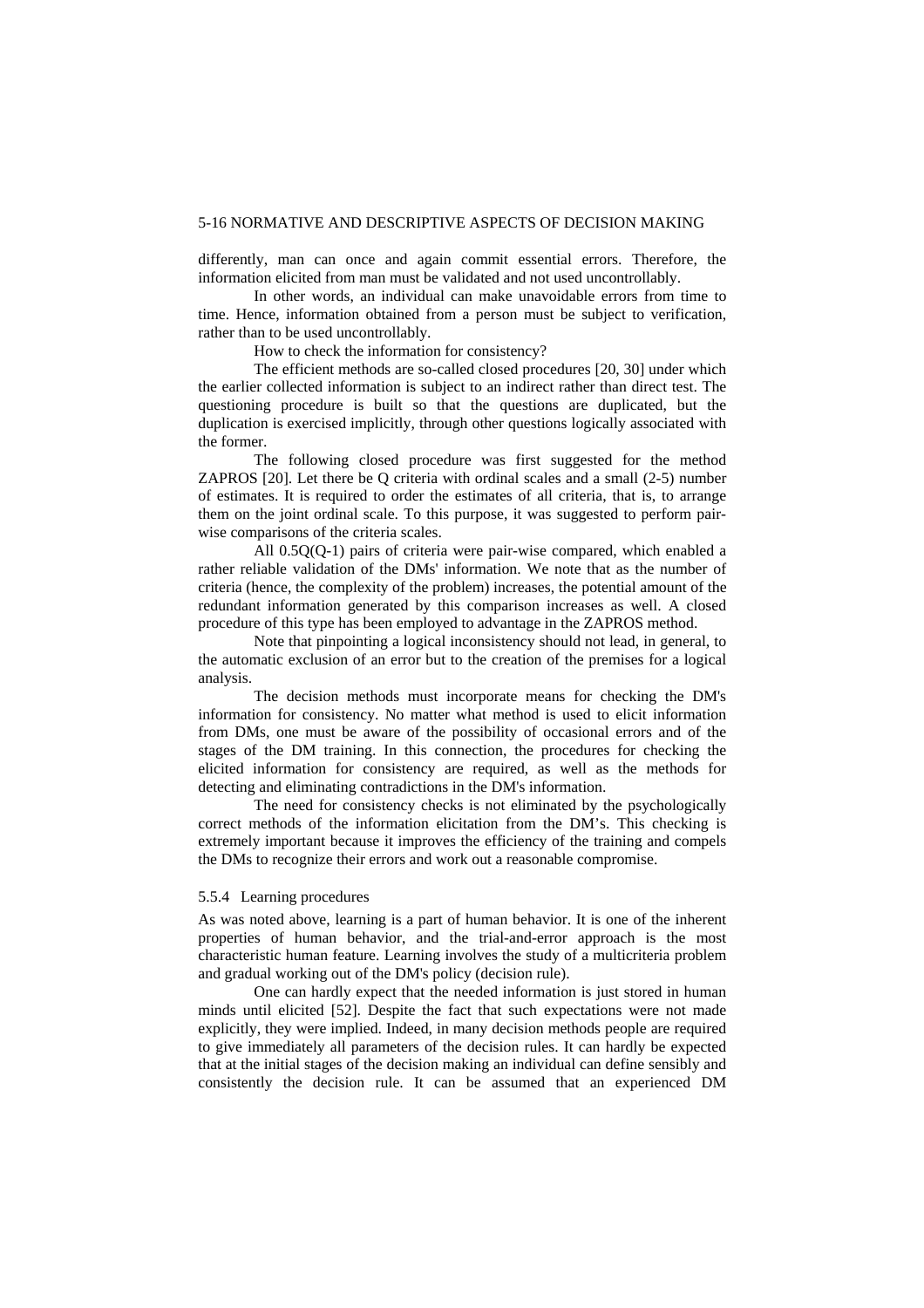(especially, that who dealt previously with such a problem) has some elements of the policy such as a (possibly incomplete) list of criteria, comparative importance of some criteria and estimates, etc., but usually all this is specified in the course of the decision making where all tradeoffs are defined.

To allow the human ability of learning to manifest itself, the decision method must comprise special procedures for a gradual, rather than instantaneous, working out of the DM's policy. These procedures must allow the individuals to err and correct themselves, to work out partial compromises, and go on to the next ones. This process must allow the individuals to challenge their own decisions and return to the beginning.

#### 5.5.5 Possibility to receive explanations

From a behavioral point of view, one of the requirements for any method is explainability of its results. The DM making a responsible decision would like to know why alternative A is superior to B and why both are superior to C. This requirement is quite legitimate. The stages of the information elicitation from the DM (measurements) and presentation of the final results are separated by the information's transformation. Understandably, the DMs want to make sure that the assessments of alternatives are based, without any distortion, precisely on their own preferences. To meet this requirement, the decision method must be `transparent,' that is, allow one to find the one-to-one correspondence between the DM's information and the final evaluations of the alternatives.

The DMs must have an opportunity to check whether there is a correspondence between the resulting estimates of the alternatives, on the one hand, and their own preferences, on the other hand. This check allows the DMs to make sure that it is precisely their preferences that uniquely define the results of using this method. Consequently, the DM must get explanations from the method in an understandable language. Only after that DM can receive the feeling of power in the hands and would like to use the results of the analysis.

#### 5.5.6 New decision methods adapted to human behavior

The requirements formulated above create the possibility to develop new decision methods adapted to known features of human behavior.

First, the statement of a multicriteria decision problem in an organization gives the chance to make a step forward from the usual satisfactory behavior. It was demonstrated in many practical cases of the multicriteria decision methods application: the choice of a pipeline route [34], the location of an airport [16].

Second, the utilization of the ways of measurements adapted to the human information processing system gives the possibility to justify the decision methods from the psychological point of view. Using the natural language strongly increases the chances of a successful practical implementation.

Third, new methods of the decision rules' construction reduce the load on the human short-term memory and give the chances to reduce significantly the number of human errors, contradictions, biases.

Fourth, the special procedures for checking the information and eliminating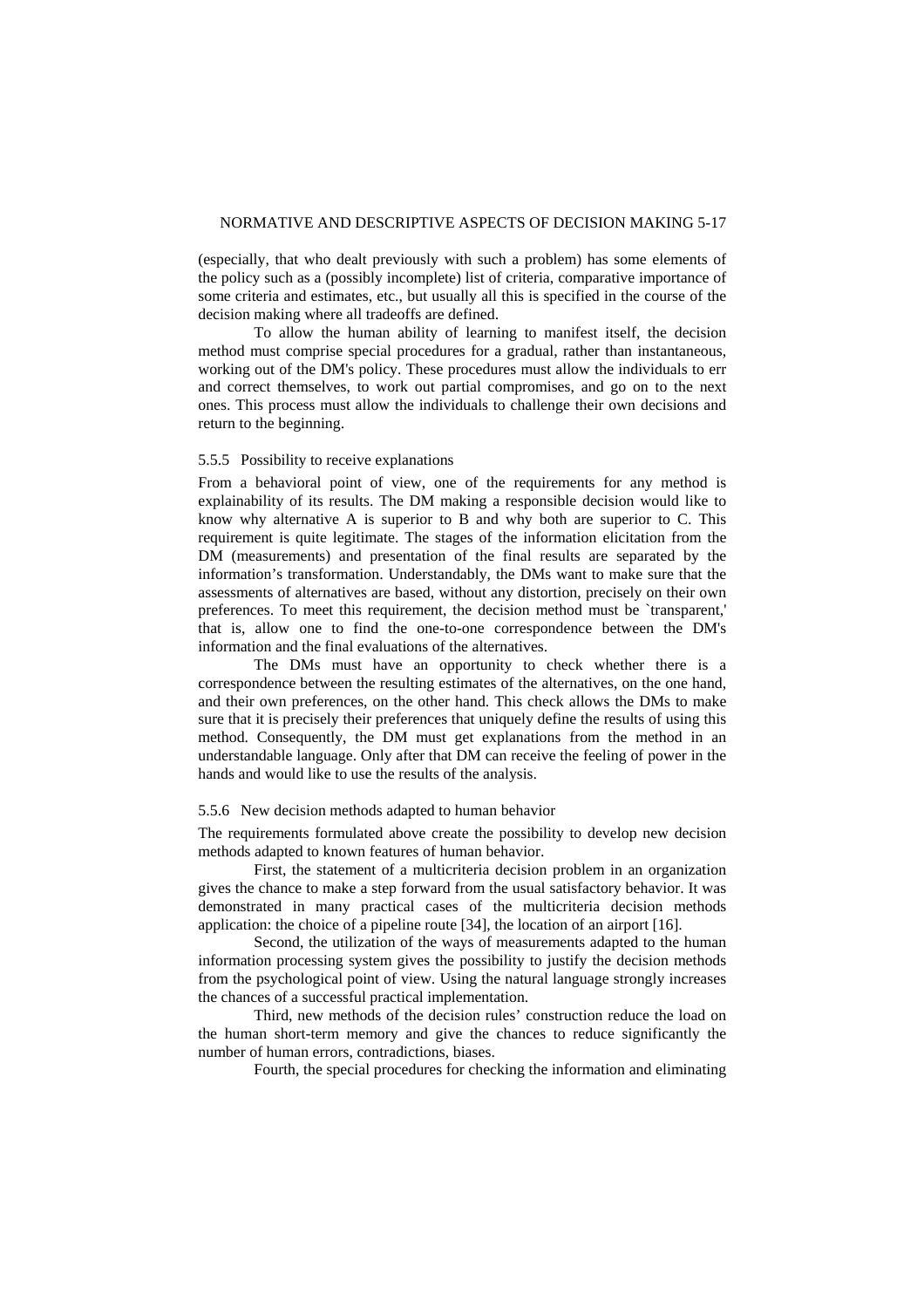the contradictions give the decision methods the new quality of the reliable tools.

Fifth, the process of a gradual development of a decision rule gives the DM the time for learning, for careful development of a compromise between the criteria.

Finally, the possibility to get an explanation increases the chances for a successful implementation of the multicriteria decision analysis.

## **5.6 PRACTICAL IMPORTANCE OF BEHAVIOR ISSUES**

How important are the requirements given above for the practice? How big is the influence of the incorrect measurements and human errors on the possibility to get a practically valid output of a decision method? Are behavior issues important only for theoretical reasons or do they define the practical value of the decision analysis?

The partial answers to these questions are provided by the results of the comparison of three decision aiding methods implemented as decision support systems. One of them was the method of the Verbal Decision Analysis -ZAPROS, satisfying the requirements given above [21, 29].

## 5.6.1 The decision problem

The experimental study was done to compare three methods of the decision making [28]. The subjects were college students nearing graduation, which were in a job search process, facing opportunities similar to those given in the study.

Let us suppose that a college graduate has several offers (after interviews) and he (or she) is to make a decision. These jobs are very similar in quality (that is, every variant is acceptable, but of course, one variant is better upon one aspect and the other - on the other). So, the student has to present this task as a multicriteria problem and try to solve it with the help of an appropriate multicriteria method.

Four criteria are used as the focus of the study: salary, job location, job position (type of work involved), and prospects (career development and promotion opportunities). The following alternatives were used:

| <b>FIRM</b>    | <b>SALARY</b> | <b>JOB LOCATION</b> | <b>POSITION</b> | <b>PROSPECTS</b> |
|----------------|---------------|---------------------|-----------------|------------------|
| a1             | \$30 000      | Very attractive     | Good enough     | Moderate         |
| a2             | \$35 000      | Unattractive        | Almost ideal    | Moderate         |
| a <sub>3</sub> | \$40 000      | Adequate            | Good enough     | Almost none      |
| a4             | \$35 000      | Adequate            | Not appropriate | Good             |
| a <sub>5</sub> | \$40 000      | Unattractive        | Good enough     | Moderate         |

It is easy to note that in this case there are three possible estimates upon the scale of each criterion. The greater the salary the more attractive an alternative would be to a rational subject. Thus, we have four criteria with three possible values each and the values of each criterion are rank-ordered from the most to the least preferable one.

It is evident, that there are no dominated alternatives. Therefore, the comparison of these alternatives required some value function, which would take into account the advantages and disadvantages of each alternative upon each criterion.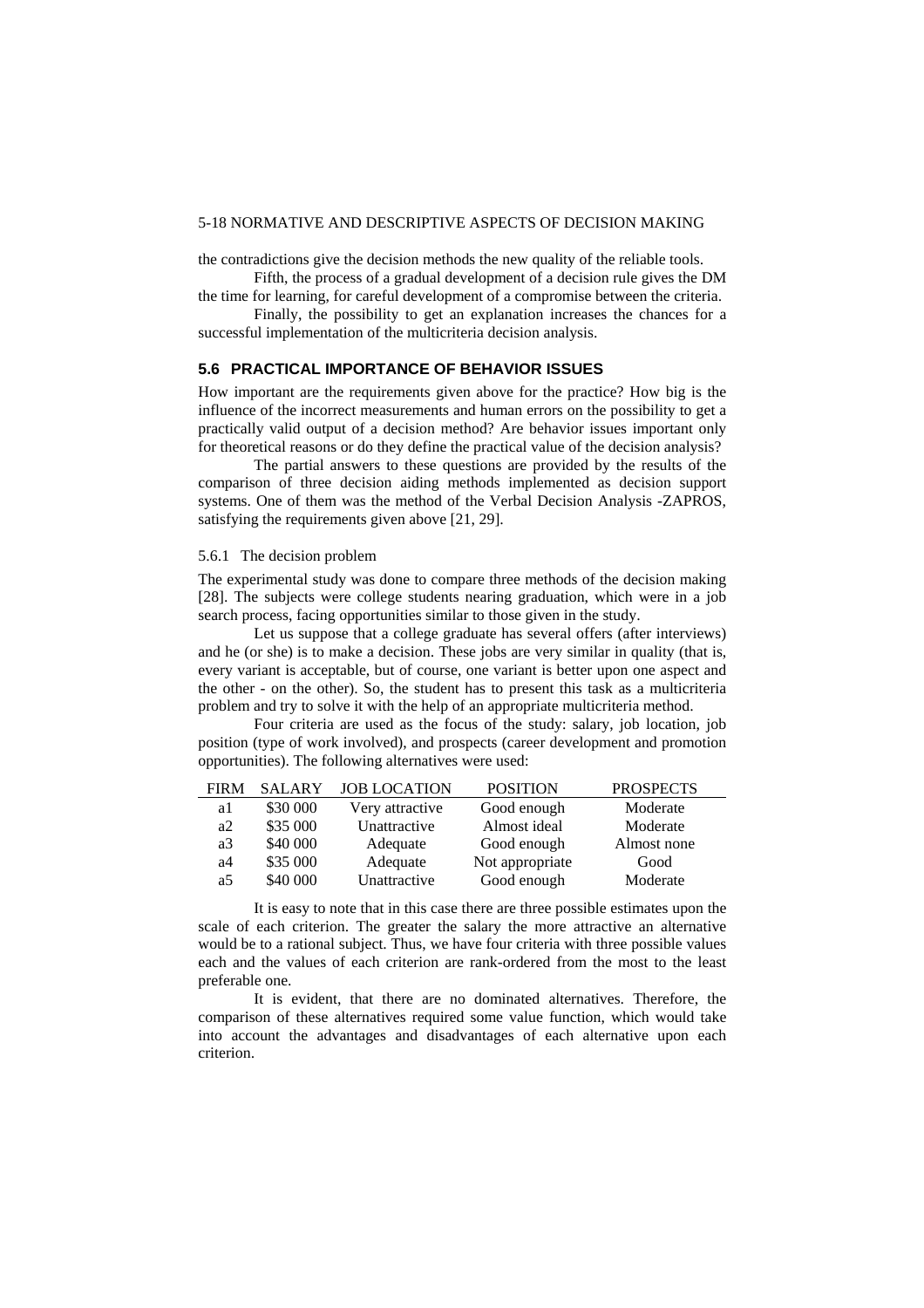#### 5.6.2 Two decision support systems based on numerical measurements

Two decision support systems based on the Multiattribute Utility Theory ("MAUT") [16, 17] were used for the solution of the problem given above. These systems are LOGICAL DECISION [44] and DECAID [36]. The third DSS was one based on the Verbal Decision Analysis (see below).

Both decision support systems LOGICAL DECISION and DECAID were used to solve this task. Both systems implement ideas from multiattribute utility theory, providing possibilities for the construction of an additive utility function for the case of the risky decisions, and an additive value function for a decision making under certainty. In our study, we used only additive value functions.

The value function obtained from both systems would therefore have the linear additive form of the weighted sum of the criteria estimates. The coefficients of importance for the criteria (the weights of importance) are used.

Both systems are easy to use, have a flexible dialogue and graphical tools to elicit the decision maker's preferences.

The main difference in the systems (besides interface) is the way of the determination of the numerical values for the evaluations upon separate criteria. In DECAID a pure graphical (direct) estimation is used (a point on the line of the size 1). In LOGICAL DECISION there is a possibility to use a special function for the criterion values. To determine the parameters of this function it is enough to mark the "middle" value for the criterion (sure thing for a lottery with 50% possibility for the best and the worst estimates).

The criteria weights are also defined in a different manner in these two systems. In LOGICAL DECISION criteria weights are defined on the basis of the trade-offs in a rather traditional way [17]. In DECAID weights are elicited directly (in a graphical way - point on a line), though the system provides also the possibility to make trade-offs, but after that the result is presented as points on the lines.

Taking into account the commonness of the approach implemented in both systems and also the similarity of the information, received from the DM in the process of the task solution, one could suppose that the attempt to solve the above described task with the help of these systems must lead to very close results.

## 5.6.3 Decision support system ZAPROS

The third DSS is one from the family of Verbal Decision Analysis [29]. Only verbal measurements are used on all stages of this method. ZAPROS uses ranking rather than rating information, but the additive overall value rule is correct if there is an additive value function. In ZAPROS the additive rule does not provide the summation of the verbal estimates, but rather the means of obtaining a pair-wise compensation between the components of the two alternatives.

For the preference elicitation from the subjects the following procedure was used.

Subjects were asked to compare several specially formed alternatives by pairs. For each pair two alternatives differed on evaluation according to two criteria only (one evaluation was best for each alternative) and had equal evaluations (best or worst) on other criteria.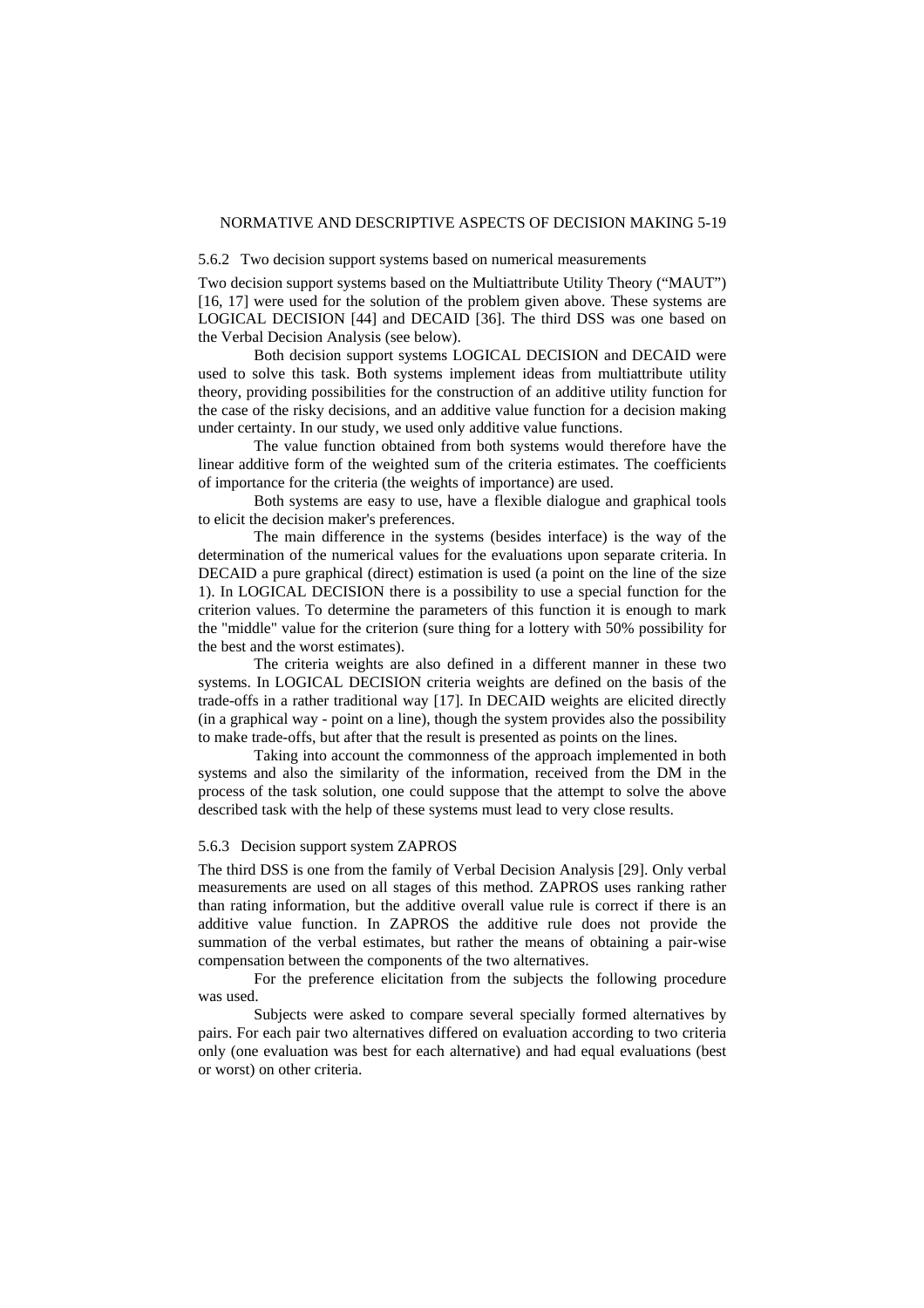For the task presented above it was necessary for the subjects to compare the pairs of the alternatives different on each pair of the four criteria. The example of a typical question is:

"What do you prefer: the firm giving salary \$ 40 000 with an adequate location or the firm giving salary \$35 000 with a very attractive location? Please, take into account that on the criteria "Position" and "Prospects" both firms are good".

Comparing these alternatives, subjects were to choose one of the following responses:

1. alternative 1 is more preferable than alternative 2;

2. alternative 2 is more preferable than alternative 1;

3. alternatives 1 and 2 are equally preferable.

The implementation of a such simple system for the comparison of the pairs of the alternatives gives us a possibility for a simple check of the received comparisons on the basis of transitivity.

The method provides a verification of the received comparisons for the transitivity and allows to change some of the responses on the request of the user to eliminate the intransitivity. It also guarantees that the comparison of each pair of the alternatives from this set is supported by at least two responses of the user.

Let us note that such a way of the preference elicitation is psychologically valid (see above). The received information allows one to build joint ordinal scale combining all evaluations on the separate criteria scales. The joint ordinal scale provides the possibility for the construction of a partial ranking for every given set of the alternatives.

Thus, this rank-ordering may be used for the comparison of the initial five alternatives because in our task the additive value function is supposed to be the right one and the criteria were formed to be preferentially independent. This algorithm does not guarantee the comparison of all alternatives because for some pairs of the alternatives ZAPROS gives only the incomparability relation.

## 5.6.4 The comparison of three decision support systems

Each subject from the group used all three DSS for the solution of the problem presented above. The difference in the outputs of the methods consisted in following: some pairs of the alternatives have not been compared with the ZAPROS method. Simple method of the preferences elicitation used by ZAPROS gave no possibility (in general case) to compare all given alternatives. ZAPROS gave only a partial ranking of the alternatives.

In contrast to it, two other methods give the complete ranking for the given alternatives. Also, LOGICAL DECISION and DECAID gave numerical values of the utility for all alternatives.

The results of the experiment were analyzed in a different form: the ranking of the given alternatives, the ranking of the specially formed alternatives used in ZAPROS, the ranking of the criteria weights and so on.

First of all, it was found that the correlation between the outputs of LOGICAL DECISION and DECAID was very low. The ANOVA test demonstrated that for the group of subjects the outputs of LOGICAL DECISION and DECAID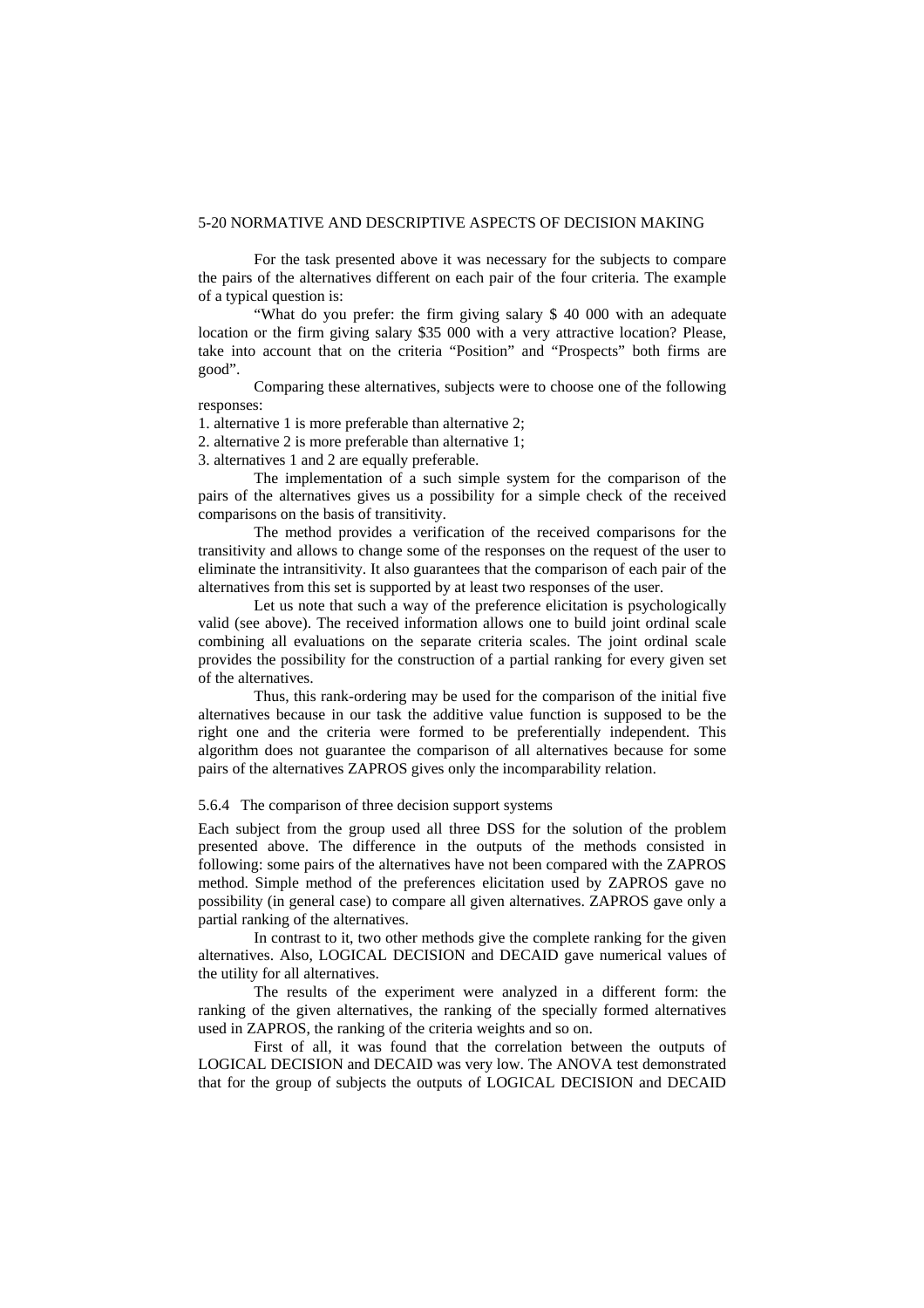have not been statistically significant in the measurements of the criteria weights and the ranking of the alternatives.

The following results were very interesting: the outputs of the pairs LOGICAL DECISION-ZAPROS and DECAID-ZAPROS were correlated and were significantly correlated. It means that only for the alternatives compared by ZAPROS the relations were essentially the same.

It is possible to give the following explanation of the results.

The alternatives that could be ordered by ZAPROS are in the relations closed to the ordinal dominance. Such relations are more stable. Moreover, they were constructed in a very reliable way: verbal measurements psychologically correct way of preference elicitation, a possibility to check information and eliminate contradictions.

Two complete orders constructed by LOGICAL DECISION and DECAID were based on the numerical measurements and the weighted sum of the alternatives estimations by criteria. The difference in the utility (even small) defined the final order of the alternatives. The errors (even small) made by people while performing numerical (primary and secondary) measurements resulted in quite different orders of the alternatives.

## **5.7 CONCLUSIONS**

The fact that a DM can not perform some cognitive operations in a reliable way is very important. It is the starting point for the development of a new decision theory where behavioral issues play at least the same role as the mathematical ones.

This new theory is needed not only for the decision analysis. The economists still believe in the myth of the existence of a *rational person* who behaves like a robot in the mathematical models of economics. But the facts demonstrate that consumers' behavior is far from rational [10]. The same is true for investor's decisions.

Behavioral issues are very important for political science [7]. We witness many errors made by leading political figures in different countries. Some such errors are difficult to explain. But a lot of them could be explained by the behavior factors. To describe how politicians make decisions, to help them choose the better strategies one must take into account knowledge about human behavior.

The reason of gaps between prescriptive and descriptive is basically the lack of the joint work between psychologists and sociologists engaged in the behavior research and mathematicians developing normative methods. The members of different research communities have different goals that generally do not coincide. Only joint multidisciplinary work could change the situation.

The understanding of the importance of research directed to the elimination of the gap between normative and descriptive is constantly increasing.

It is a good sign, the sign of the formation of a new image for the decision theory. New multidisciplinary research will give the important theoretical and practical results.

# **REFERENCES**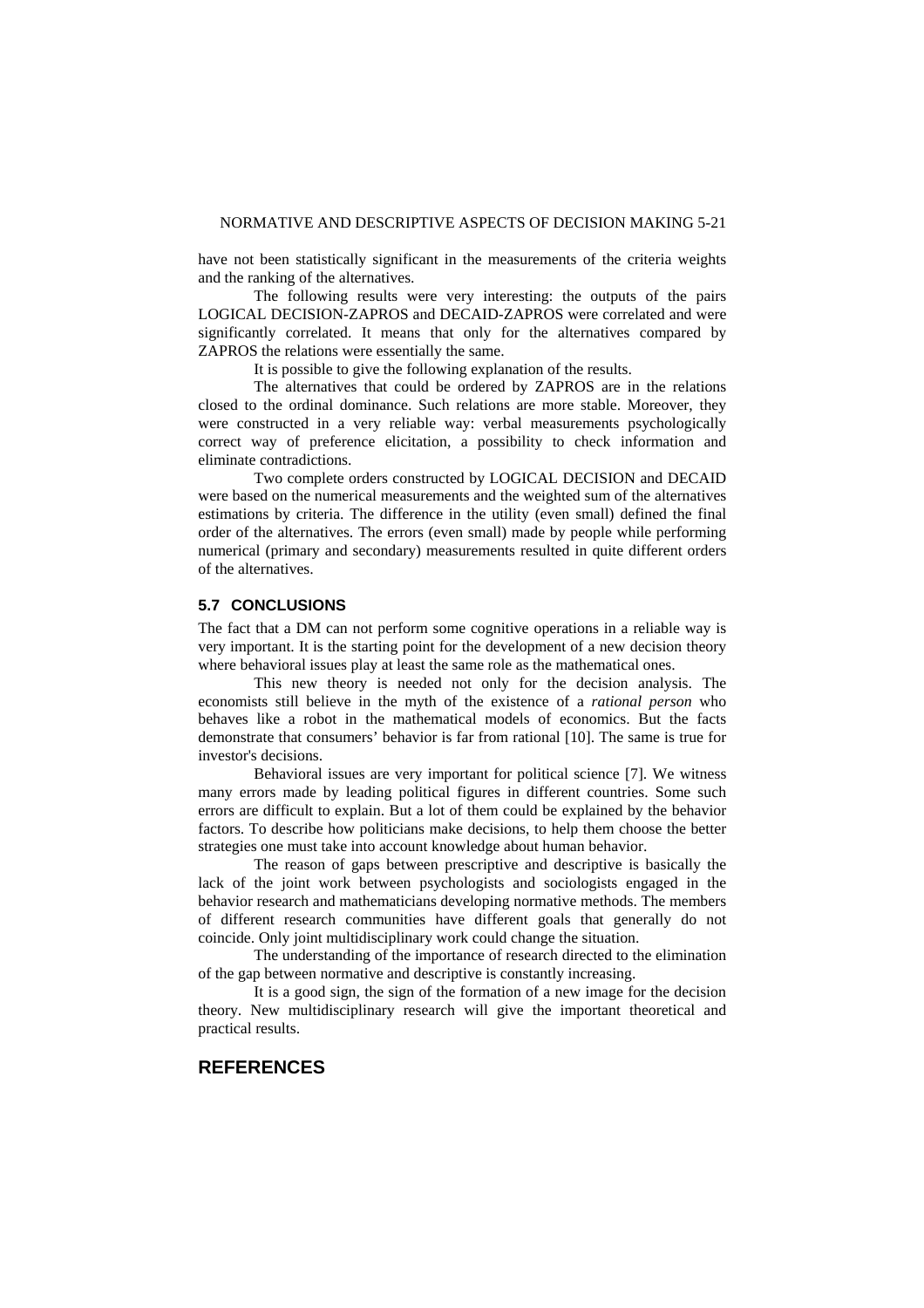- [1] Bettman, I., P. Kakkar: Effects of information presentation format on consumer information acquisition strategies. Journal of Consumer Research*,* 3(1977).
- [2] Brown, R., A. Vary: "Towards a research agenda for prescriptive decision science: the normative tempered by the descriptive." In: O. Huber, J. Mumpower, J. van der Pligt, P. Koele (Eds.) *Current Themes in Psychological Decision Research*, North-Holland Amsterdam 1992.
- [3] Carnap, R.: *Philisophical Foundation Of Physics*., Basic Books Inc. Publishers London 1969.
- [4] Currim, I. S., R. K. Sarin: Prospect versus utility, Management Science, 35, 1(1989)22-41.
- [5] Dolbear, F. I., L. B. Lave: Inconsistent behavior in lottery choice experiments, Behavior Science, 12,1(1967).
- [6] Dror, Y.: *Public Policy Making Reexamined*, Transaction Publishers, Oxford. 1989.
- [7] Dror, Y.: Basic Consepts in Advanced Policy Sciences., In: S. Nagel (Ed.) *Encyclopedia of Policy Studies,* Marcel Dekker, New York 1994.
- [8] Erev, I., B. Cohen: Verbal versus numerical probabilities: efficiency, biases, and the preference paradox, Organizational Behavior and Human Decision Processes, 45(1990)1-18.
- [9] Ericsson, K.A., W. Kintsch: Long-term working memory, Psychological Review, 102(1995)211-245.
- [10]Foxall, G.R.: *Consumer Choice*. Kent, Maidstone 1983.
- [11] Huber, B., O. Huber: Development of the concept of comparative subjective probability, Journal of Experimental Child Psychology, 44 (1987)304-316.
- [12]Humphreys, P. C.: "Application of multiattribute utility theory", In: H. Jungermann, G. De Zeeuw (eds*.*), *Decision making and change in human affairs,* Reidel, Dordrech 1977.
- [13]Gonzalez-Vallejo, C., T. Wallsten: The effects of communication mode on preference reversal and decision quality, Journal of Experimental Psychology: learning, memory and cognition, 18 (1992)855-864.
- [14]Kahneman, D., P. Slovic, A. Tversky (eds*.*): *Judgement Under Uncertainty: Heuristics And Biases.*, Cambridge University Press, Cambridge 1982.
- [15] Kahneman, D., A. Tversky: Prospect theory: an analysis of decisions under risk., Econometrica, 47(1979)263-291.
- [16]Keeney, R. L., H. Raiffa: *Decisions With Multiple Objectives: Preferences And Value Tradeoffs*, Wiley, New York 1976.
- [17]Keeney, R. L.: *Siting energy facilities*: Academic Press, New York 1980.
- [18] Korhonen, P., J. Wallenius, "Behavior Issues in MCDM: Neglected Research Questions", In: J. Climaco (eds.) *Multicriteria Analysis*, Springer, Berlin 1997, pp. 412-422.
- [19]Korhonen, P., O. Larichev, H. Moshkovich, A. Mechitov, J. Wallenius: Choice behavior in a computer-aided multiattribute decision task, Journal of Multicriteria Decision Analysis, 6(1997)233-246.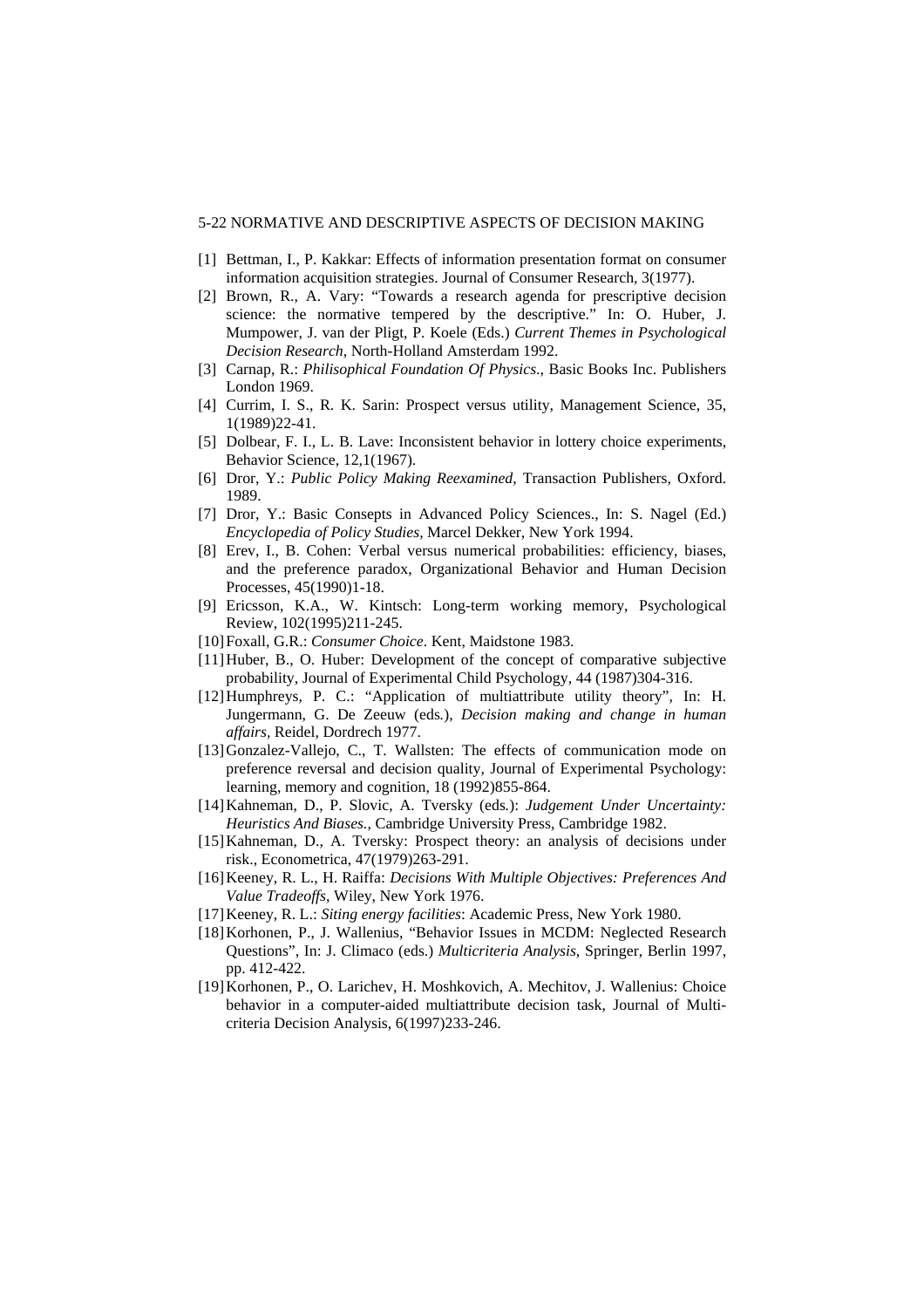- [20]Larichev, O. I., Yu. A. Zuev, L. S. Gnedenko: "Method ZAPROS (CLosed Procedures near Reference Situations) for the analysis of variants of complex decisions", In: S. V. Emelyanov (eds.), *Multicriteria Choice for the Solution of Ill-structured Problems,* Moscow: VNIISI Proceedings, N 5 (in Russian), 1978, pp. 83-97.
- [21]Larichev, O. I.: *A method for evaluating R&D proposals in large research organizations,* Collaborative paper CP-82-75, Laxenburg, Austria: IIASA 1982.
- [22]Larichev, O. I.: *Objective models and Subjective Decisions*: Nauka (in Russian), Moscow 1987.
- [23]Larichev, O. I., O. A. Polyakov, A. D. Nikiforov: Multicriteria linear programming problems (Analytical Survey), Journal of Economical Psychology, 8(1987)387-407.
- [24]Larichev, O. I., E. M. Furems, "Multicriteria Packing Problems.", In: Y. Sawaragi, K. Inoue, H. Nakayama (eds*.*), *Toward Interactive and Intelligent Decision Suppport Systems,* Springer, Berlin, 1987, pp. 218-226.
- [25]Larichev, O. I., H. M. Moshkovich, S. B. Rebrik: Systematic research into human behavior in multiattribute object classification problems, Acta Psychologica, 68(1988)171-182.
- [26]Larichev, O. I.: Cognitive validity in design of decision-aiding techniques*,* Journal of Multi-criteria Decision Analysis, 1, 3(1992)127-138.
- [27]Larichev, O. I., R. Brown, L. Andreeva, and N. Flanders: "Categorical Decision Analysis for Environmental Management: a Siberian Gas Distribution Case.", In: Caverni J. P., Bar-Hillel M., Barron F. N. and Jungermann H. (eds*.*), *Contributions to Decision Research*. North-Holland, Amsterdam, 1995, pp. 255-279.
- [28]Larichev, O. I., D. L. Olson, H. M. Moshkovich, A. I. Mechitov: Numerical vs. cardinal measurements in multiattribute decision making: how exact is exact enough? Organizational Behavior and Human Decision Processes, 64, 1 (1995)9-21.
- [29]Larichev, O. I., H. M. Moshkovich: ZAPROS-LM-A method and system for rank-ordering of multiattribute alternatives*..,* European Journal of Operations Research, 82 (1995)503-521.
- [30]Larichev, O. I., H. M. Moshkovich: *Verbal Decision Analysis For Unstructured Problems.,* Kluwer Academic Publishers, Boston 1997.
- [31]Lindblom, C. H.: The science of mudding through, Public Administration Review, 19(1959)155-169.
- [32] Montgomery, H., O. Svenson: "A think-aloud study of dominance structuring in decision processes", In: H. Montgomery, O. Svenson (eds*.*), *Process and Structure on Human Decision Making*, J. Wiley and Sons, Chichester 1989, pp. 135-150.
- [33] Nikiforov, A. D., S. B. Rebrik, L. P. Sheptalova: "Experimental study of stability of preferences in some decision making tasks", In: S.V.Emeljanov, O.I.Larichev (eds.) *Procedures for evaluation of multicriteria objects*.., VNIISI Proceedings, N 9 (in Russian), 1984, pp. 69-80.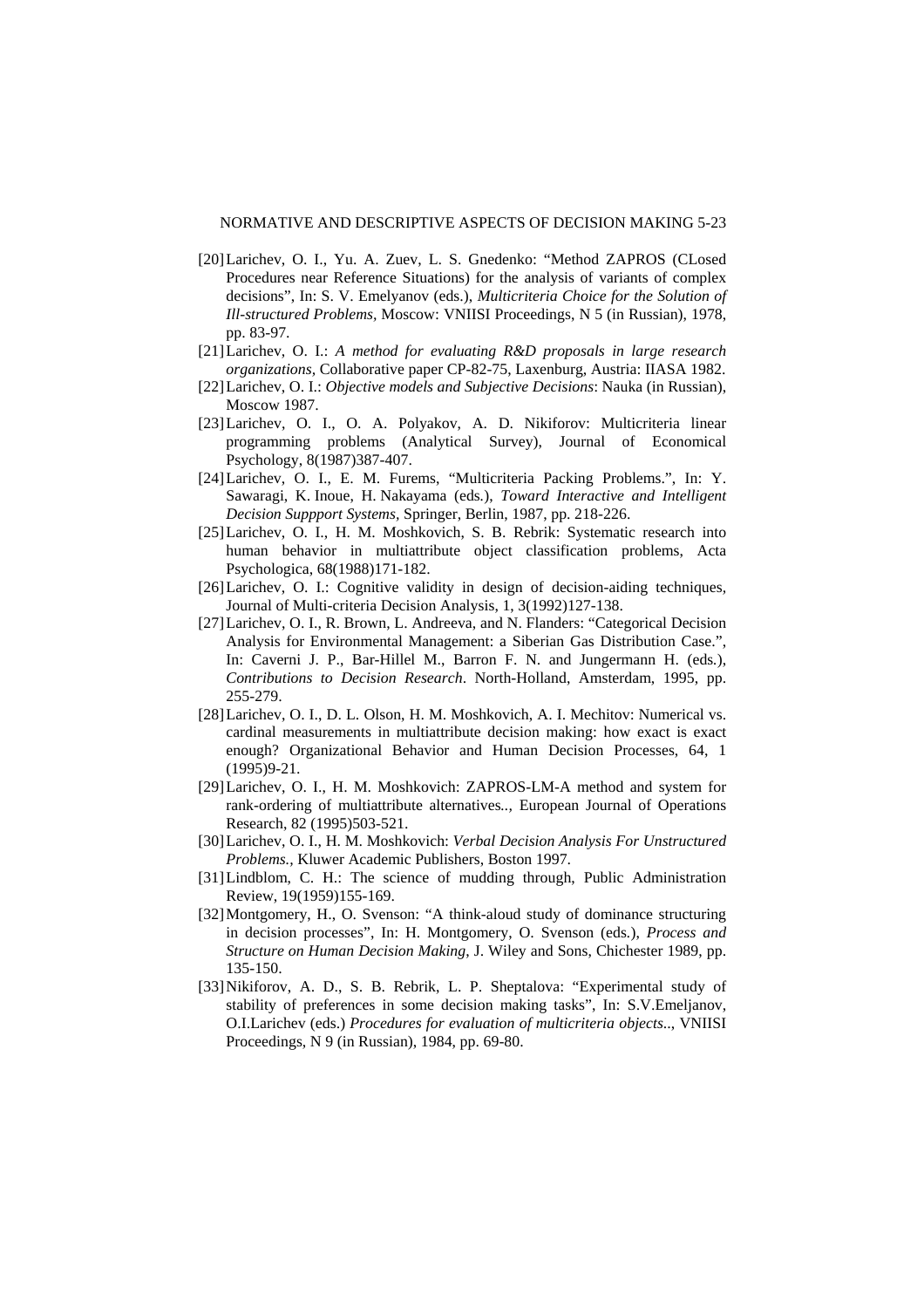- [34]Oseredko, Y. S., O. I. Larichev, and A. I. Mechitov: "Main Gas Pipeline Route Selection Problem.", In: H. Kunreuther and E. Ley (*Eds.*) *Risk Analysis Controversy: An Institutional Perspective*, Springer, Berlin 1982, pp. 91-101.
- [35]Payne, J. W., J. R. Bettman, E. Coupey, E. J. Johnson: "A constructive process view of decision making :multiple strategies in judgment and choice", In: O. Huber, J. Mumpower, J van der Pligt, P. Koele (*Eds.*), *Current Themes in Psycological Decision Research,* North Holland, Amsterdam 1993, pp. 107- 142.
- [36]Pitz, G.F.: *DECAID Computer Program*. Carbondale, IL, Univ. Of Southern Illinois 1987.
- [37]Raiffa, H.: *Decision analysis. Readings*, Addison –Wesley, Menlo Park, California 1968.
- [38]Russo, J. E., L. D. Rosen: An eye fixation analysis of multiattribute choice, Memory and Cognition*.*, 3(1975)267-276.
- [39]Savage, L.J. *The foundation of statistics.* Wiley, New York 1954.
- [40]Simon, H., A. Newell: Heuristic problem solving: the next advance in operations research., Operations Research, 6(1958).
- [41]Simon, H. A.: *The New Science of Management Decision*, Harper and Row Publ., New York 1960.
- [42]Simon, H.A.: "Computational Theories Of Cognition.", In: W.O'Donohue, R.F. Kitchener (eds.), *The Philosophy Of Psychology*., England, Sage Publications, London 1996.
- [43]Slovic, P., A. Tversky: Who accepts Savage's axiom? Behavioral Science*,* 19(1974)368-373.
- [44]Smith, G. R., F. Speiser: *Logical Decision: Multi-Measure Decision Analysis Software.* Golden, CO: PDQ Printing, 1991.
- [45]Solso, R. L.: *Cognitive Psychology*, Allyn and Bacon, Inc., Boston 1988.
- [46]Steuer, R. E.: *Multiple Criteria Optimization: Theory, Computation, and Application*, J. Wiley and Sons, New York 1986.
- [47] Tversky, A., Intransitivity of preferences, Psychological Review, 76 (1969)31-48.
- [48]Von Neumann, J., O. Morgenstern: *Theory Of Games And Economic Behavior*. Princeton University Press, Priceton 1947.
- [49]Wagner, H. M.: *Principles of Operations Research*, Prentice-Hall, Inc., Englewood Cliffs, New Jersey 1969.
- [50]Wallsten, T., D. Budescu, R. Zwick: Comparing the calibration and coherence numerical and verbal probability judgments, Management Science, 39(1993)176-190.
- [51]von Winterfeldt, D., G.W. Fischer: "Multiattribute utility theory: Models and assessment procedures", In: D. Wendt, C. Vlek (eds*.*) *Utility, probability and human decision making,*, Reidel, Dordrecht 1975.
- [52]von Winterfeldt, D., W. Edwards: *Decision Analysis and Behavioral Research,* Cambridge University Press, Cambridge 1986.
- [53]Wu, G.: Editing and Prospect Theory: Ordinal Independence and Outcome Cancellation, *Working Paper of Harvard Business School*, 1993.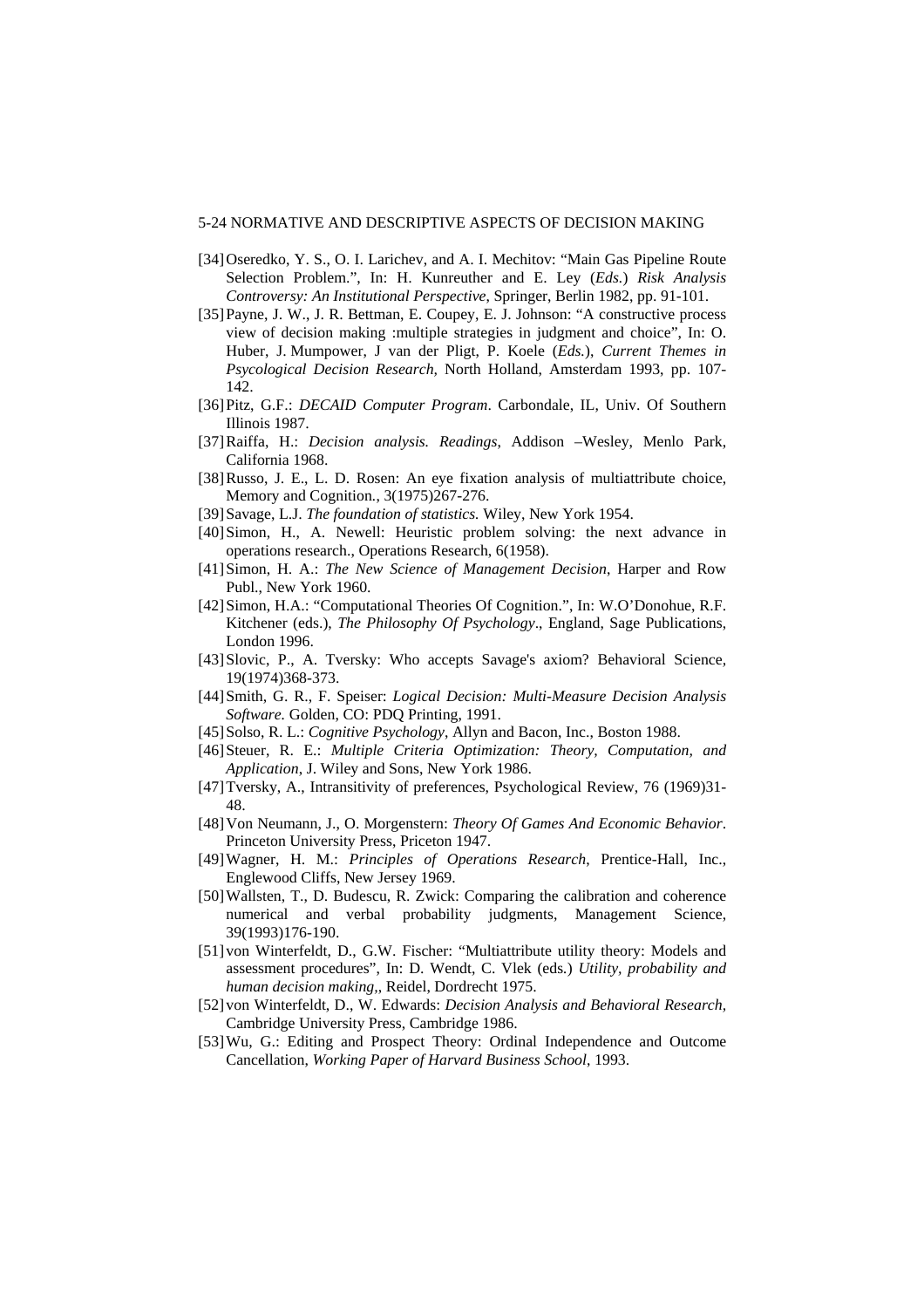closed procedures, 5-16 constructive processes, 5-8

dominance structure, 5-8

explanation, 5-8, 5-19, 5-22

human errors, 5-9, 5-16, 5-18, 5-19

learning procedures, 5-8

measurements, 5-1, 5-7, 5-9, 5-11, 5-12, 5-13, 5-14, 5-15, 5-18, 5-19, 5-20, 5-22, 5- 24

prospect theory, 5-5

qualitative measurements, 5-13, 5-14

rational person, 5-3, 5-22

satisfactory decisions, 5-9

ZAPROS, 5-1, 5-17, 5-19, 5-20, 5-21, 5-22, 5-24